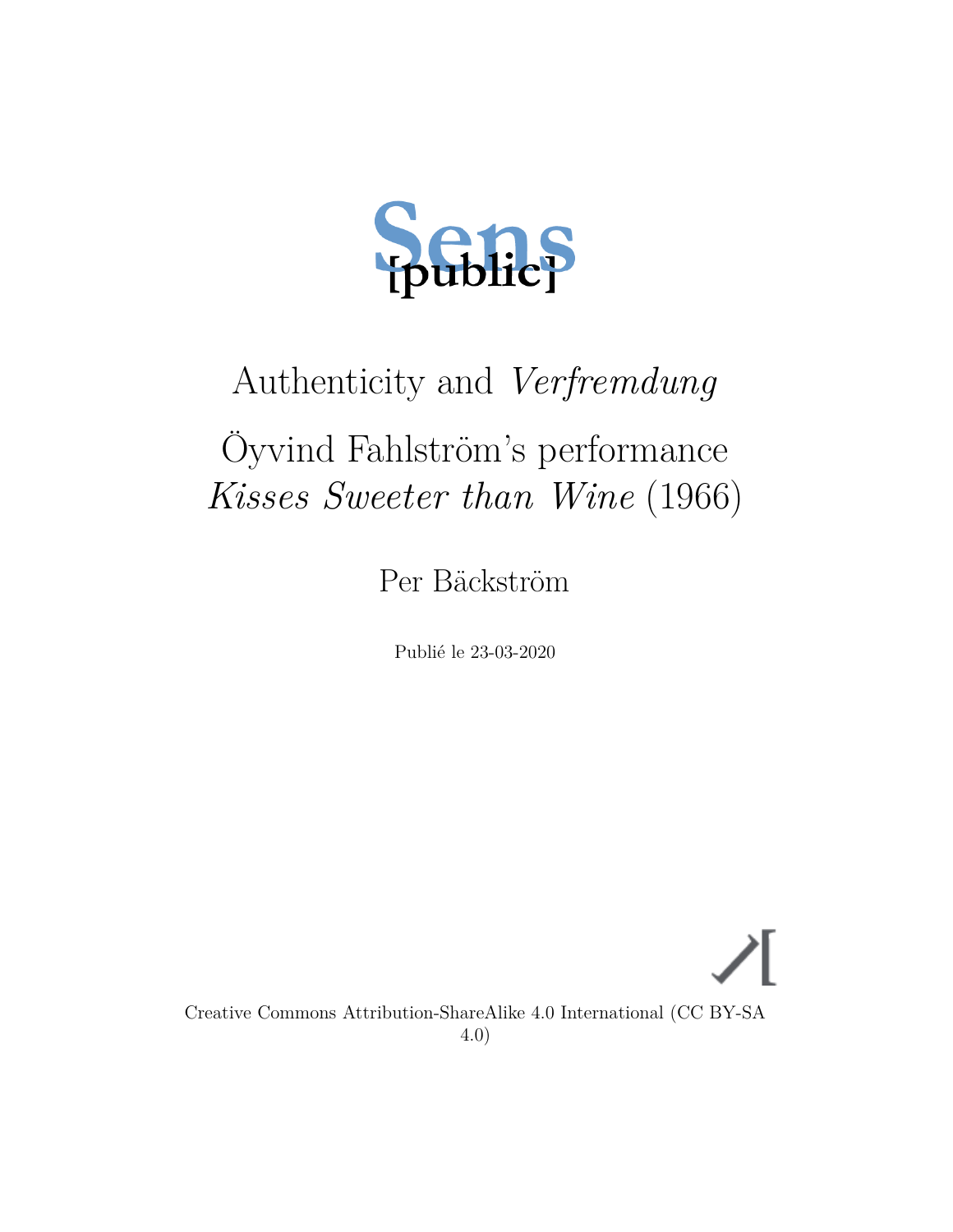#### **Abstract**

Performance art has been regarded as solidly rooted in the "Hier und Jetzt", asserted by Walter Benjamin as the only remaining condition for the Aura. However, as Philip Auslander observes, every performance today is always already mediatized in one way or another, and still we might experience *liveness* and then also authenticity. Mediatization is, therefore, a (necessary) condition for authenticity. In my discussion on the Swedish artist Öyvind Fahlström's (1928–76) performance *Kisses Sweeter than Wine* 1966, I nonetheless argue that not even the use of *Verfremdungseffekts* in avant-garde performance disrupts the construction of authenticity, even though this effect is used to attack the (presupposed) media-transparency believed to be necessary for an "authentic" experience. In his use of new technology and different broadcasting media, Fahlström was a forerunner for media art. The intermedial intricacy can be fully understood and discussed only in our own information age. His and other similar experiments in the 1960s are important links in the genealogy of today's networked, global and multiscreen world, since they constitute early confluences of cybernetics, art and media. This is best seen in his performance, which was part of *9 Evenings*. *Theatre and Engineering* arranged, in 1966, by Experiments in Art and Technology (E.A.T.) at the  $69<sup>th</sup>$  Regiment Armory in New York. Fahlström mixes performance on stage with a plethora of mediated and mediatized events, which results in a show that is characterized by strong *Verfremdungseffekts*, yet still gives rise to an experience of authenticity.

#### **Résumé**

Depuis longtemps, on considérait l'art de la performance comme étant enraciné dans le « Hier und Jetzt », qui est, comme l'affirme par Walter Benjamin, la seule condition restante pour l'Aura. Cependant, Philip Auslander constate qu'aujourd'hui toute représentation est toujours déjà médiatisée d'une manière ou d'une autre ; et pourtant, nous pourrions encore ressentir de la vivacité et également de l'authenticité. La médiatisation est donc une condition (nécessaire) de l'authenticité. Dans cette étude consacrée à la performance de l'artiste suédois Öyvind Fahlström (1928-1976), intitulée *Kisses Sweeter than Wine* (1966), j'affirme toutefois que même l'utilisation de *Verfremdungseffekts* dans la performance avant-gardiste ne perturbe pas la construction de l'authenticité, même si cet effet est employé afin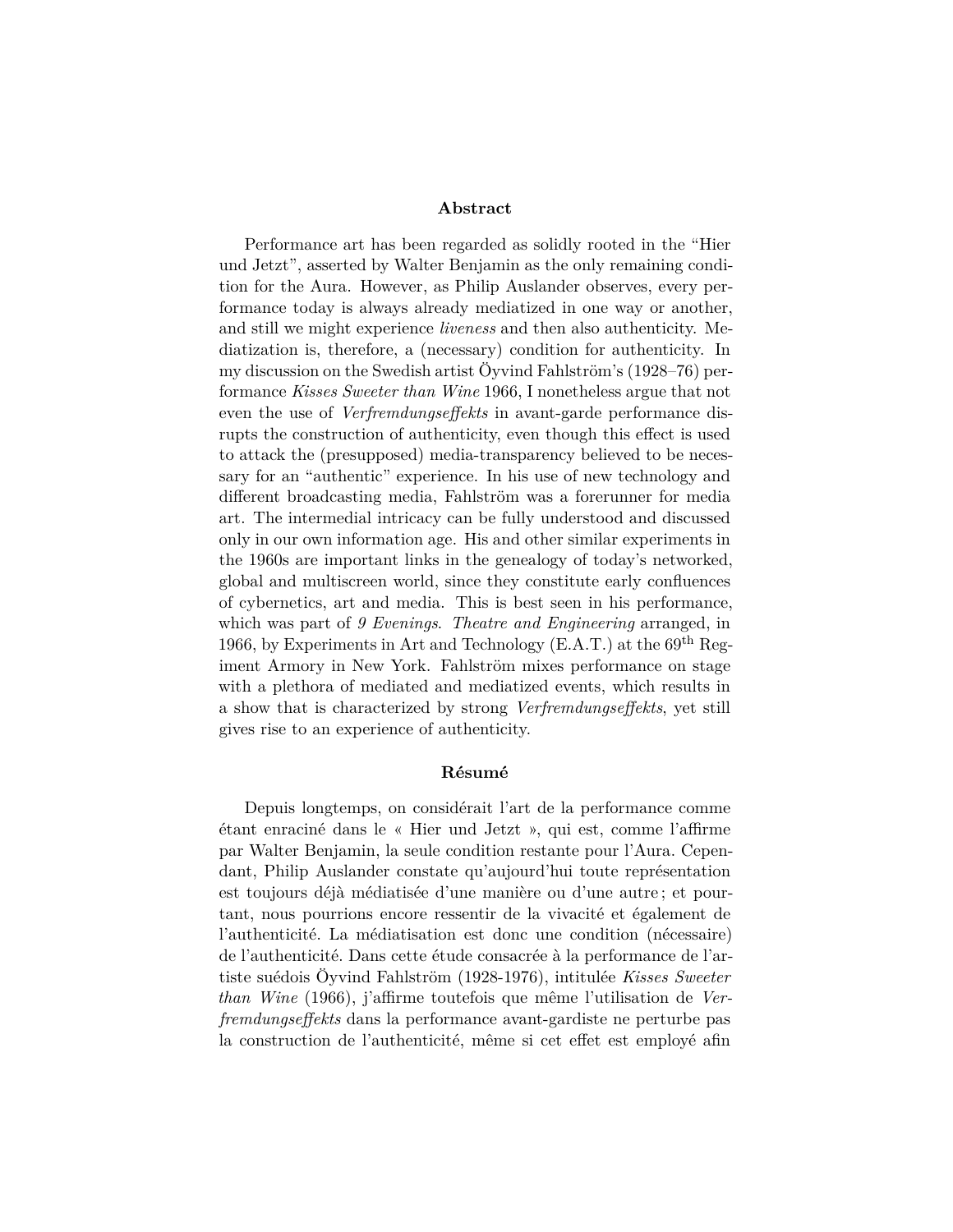d'attaquer à la transparence médiatique (présupposée), jugée comme fondamentale pour une expérience « authentique ». Dans son emploi des nouvelles technologies et des divers médias audiovisuels, Fahlström était un précurseur dans le champ de l'art médiatique. La subtilité intermédiale peut donc être comprise à fond et discutée par le seul prisme de notre propre ère de l'information. D'autres exemples comparables durant les années 1960 créent des liens importants avec la généalogie de notre société contemporaine en réseau et à plusieurs écrans, car elles constituent les premières confluences de la cybernétique, de l'art et des médias. Ce phénomène est surtout perceptible dans la performance de Fahlström, qui faisait partie de *9 Soirées* (9 Evenings). *Théâtre et Ingénierie* est arrangé, en 1966, par Experiments in Art and Technology (E.A.T.) au 69th Regiment Armory à New York. Fahlström mélange la performance sur scène avec une pléthore d'événements médiatisés, ce qui donne lieu à un spectacle caractérisé par de forts *Verfremdungseffekts*, tout en créant une expérience d'authenticité.

**Keywords**: Billy Klüver, Öyvind Fahlström, 9 Evenings, mediatization, *Verfremdungseffekt*, authenticity

**Mot-clés** : Billy Klüver, Öyvind Fahlström, 9 Evenings, médiatisation, effet de distanciation, authenticité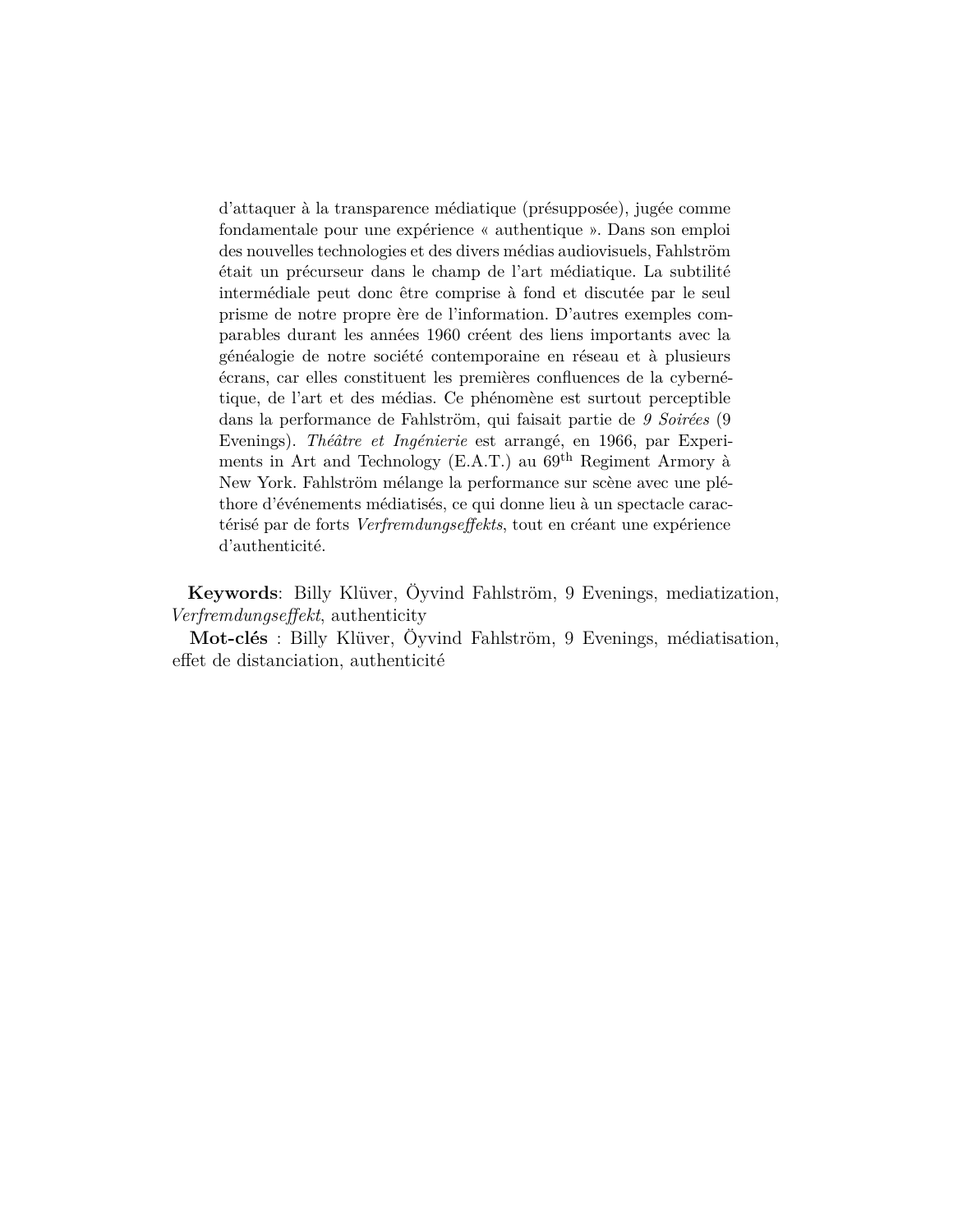## Authenticity and *Verfremdung*

### Per Bäckström

## **Introduction**

Performance art is believed to be firmly rooted in the "Hier und Jetzt" (here and now) asserted by Walter Benjamin as the only remaining condition for the Aura  $(2003)^1$  $(2003)^1$  $(2003)^1$  $(2003)^1$  But, as Philip Auslander observes, every performance is always already mediatized in one way or another:

Live performance now often incorporates mediatization to the degree that the live event itself is a product of media technologies. This has been the case to some degree for a long time, of course: as soon as electric amplification is used, one might say that an event is mediatized. ([2008](#page-19-1), 25)

Still, the audience often does experience authenticity when they visit a live performance; the question is, therefore, what does this authenticity actually derive from? When we discuss rock music, it is obvious that the experience of authenticity is performative, in the way Auslander points out:

Rock authenticity is performative, in Judith Butler's sense of that term: rock musicians achieve and maintain the effect of authenticity by continuously citing in their music and performance styles the norms of authenticity for their particular rock subgenre and historical moment, and these norms change along with changes in the prevailing discourse of authenticity. [\(2008,](#page-19-1) 84)

<span id="page-3-0"></span><sup>1</sup>Per Bäckström is affiliated professor in comparative literature, Linnaeus University, Sweden: <https://lnu.se/personal/per.backstrom/>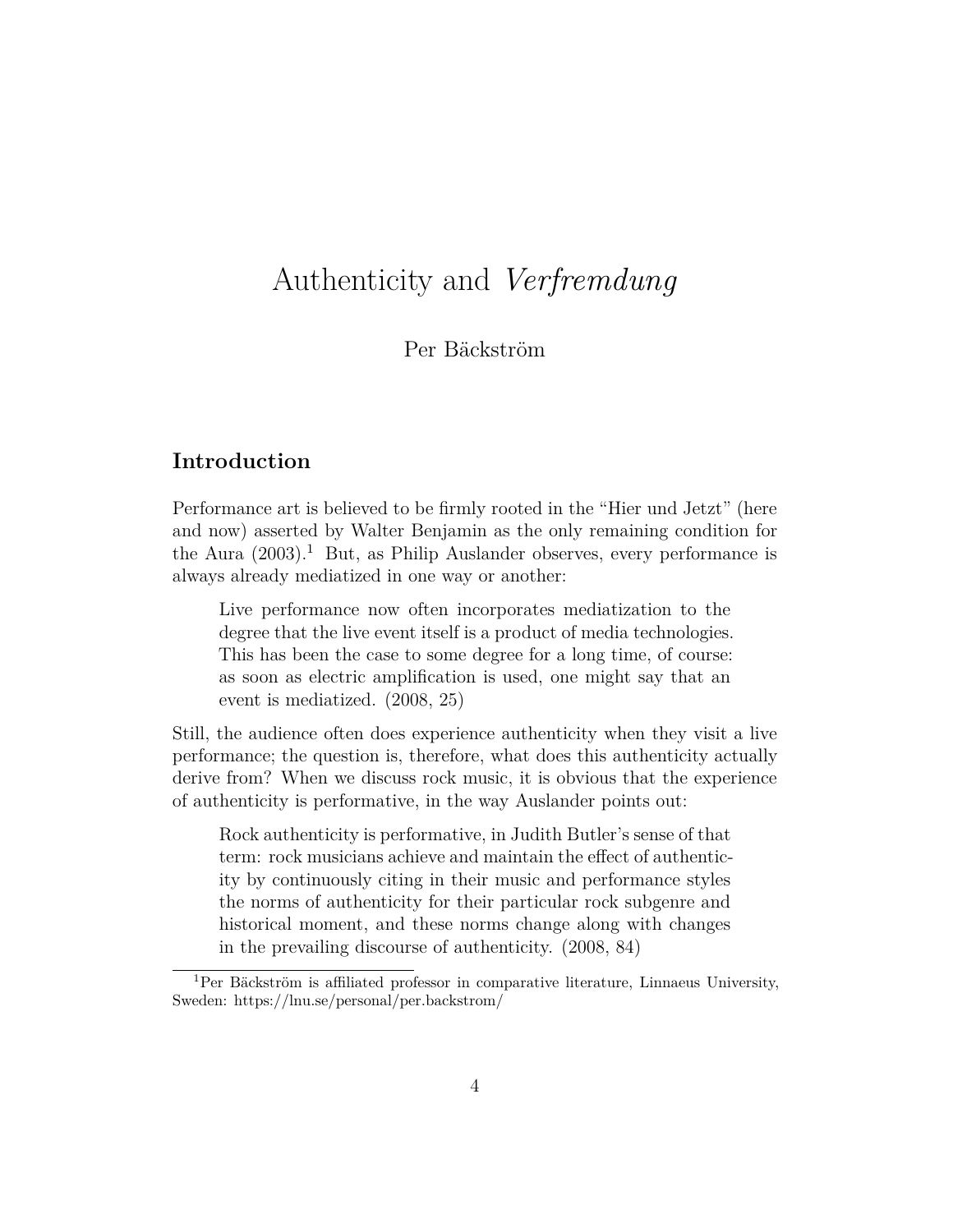When it comes to avant-garde performance, though, there might not even a tradition to cite, or any earlier genres or subgenres to lean on, which makes the question of authenticity more problematic.[2](#page-4-0) Performance has been tied to Benjamin's claim of the "Hier und Jetzt" for the Aura, but at the same time live performances most often are not only her and now. Peggy Phelan points out: "The wish to hear an authentic, single voice is very strong, but representation is never transparent" [\(1993](#page-21-0), 104), every performance is always a result of mediation and, nowadays, also mediatization. Avant-garde performance even more so, since it does not rely (heavily) on earlier traditions for its authenticity, but are required to 'perform' this authenticity by means other than "citing" earlier traditions and genres, since an avant-gardist is supposed to break with tradition. Why, then, would a certain audience want to see avant-garde performance at all,<sup>[3](#page-4-1)</sup> and why would they even testify that they experience something that can be interpreted as authenticity while doing this? This is a circumstance that seems paradoxical, but that can be explained by our (extreme) attentiveness to the construction of the artwork, which makes us neglect the obvious, as Gerald Bruns points out:

art is not a *work* of something (a construction or an artifact) but rather […] "the act of putting it there" – an event rather than (strictly) an object, which is what characterizes so much of the American art world since the 1950s, where, in the spirit of Duchamp and John Cage, *performance trumps composition*. ([2006](#page-19-2), 109, last emphasis added)

This means that the experience of authenticity in a performance is performative, that is, the experience of authenticity among the audience derives from the performance *per se*, and not from the construction of it. Since a performance today is heavily mediated, and most often mediatized as well, it has been argued that a performance will not remain a performance if it is doc-

<span id="page-4-0"></span><sup>&</sup>lt;sup>2</sup>I do not imply that avant-garde art has no tradition. On the contrary, they of course connect to earlier traditions, and yet, firstly, most often not for the actual time preferred tradition but consciously chosen other traditions, in the same way that New Criticism disregarded Romanticism and promoted Metaphysical poetry to profile themselves, and secondly, they do not claim that their authenticity derives from any tradition. If the audience experiences authenticity when they watch an avant-garde performance, then the means for the construction of authenticity comes from the performance *per se*, since, contrary to rock music, the experience each and every time should be new.

<span id="page-4-1"></span><sup>&</sup>lt;sup>3</sup>I use the word "certain" because many do not want to see any avant-garde performance at all, rejecting it with the by now age-old question: "Is this art?"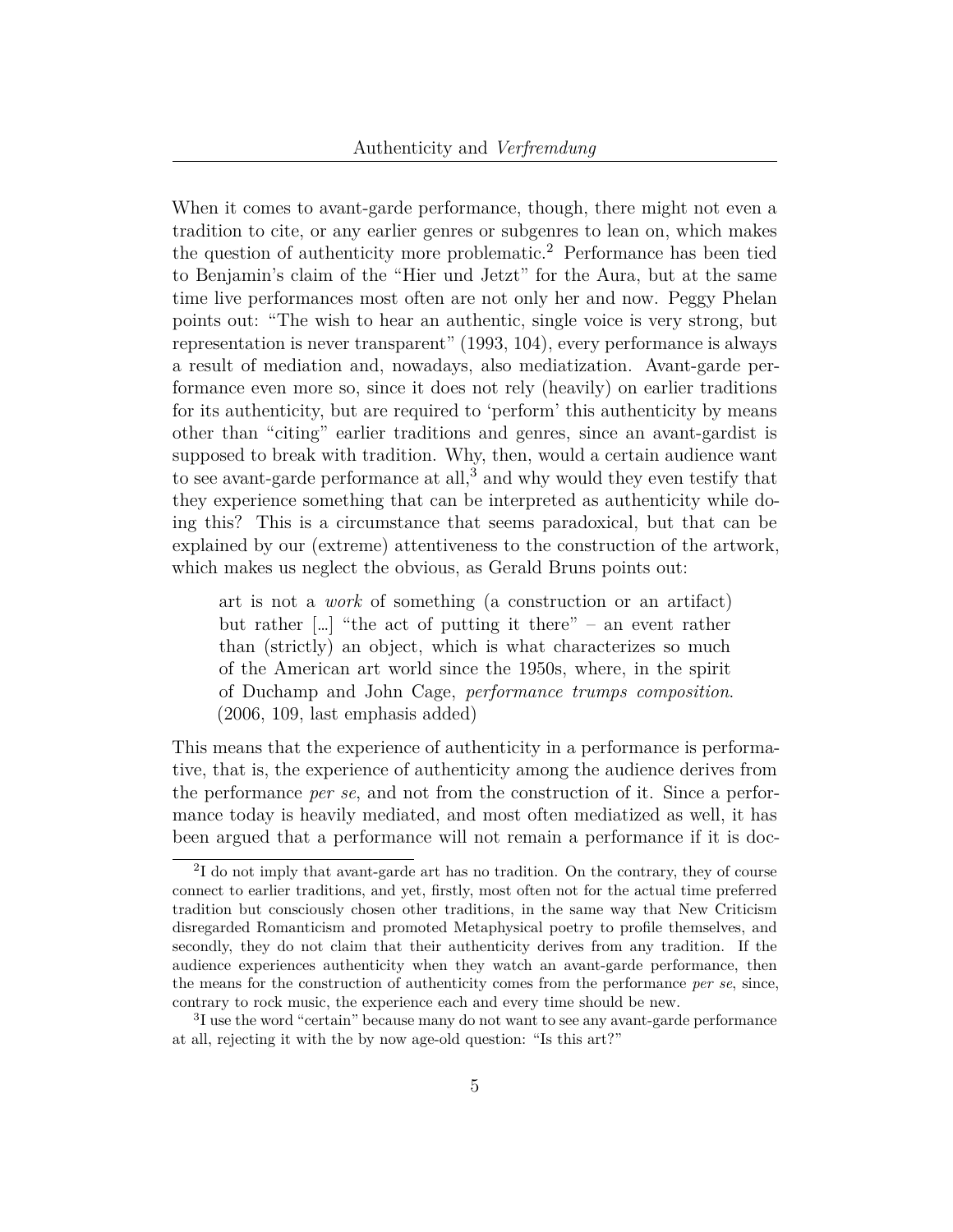umented and displayed in another medium, by, for example, Peggy Phelan [\(1993](#page-21-0), 146). Eddie Paterson and Lara Stevens point out that traditionally: "The term 'live' is associated with presence, immediacy, authenticity, community, ephemerality and unpredictability" ([2013](#page-21-1), 156). But, as Auslander has argued, mediatization is a prerequisite for the experience of liveness. The problem is, though, that the material means for the mediation and/or mediatization has traditionally been regarded as transparent, that is to say that different media on stage have been seen as transparent. What the avant-garde does is to question this belief in transparency, as we shall see in the following, which also means that an experience of authenticity should not really be possible. Contrary to a rock concert where the band, the record company etc. acts as if the different media on stage are transparent, the avant-garde performance instead makes everything to make its "devices" discernible in their use of *Verfremdung*. [4](#page-5-0)

Media and technology has been part of the development of the human species since the first hominid grabbed a stone or stick and used it as "an extension of man", as Marshall McLuhan phrases it [\(2002\)](#page-21-2). We are so used to media and technology that we do not even see it, not even with our glasses on. Therefore, it is not strange that researchers, when they start to notice that books are printed with ink on paper, live performances take place on stage with amplifiers etc., can't evade their new obsession with media and technology and comprehend that these fields do not necessarily constitute a dichotomy to authenticity, but might be co-producers of it.

To react to something demands that it is, or has become, visible. This occured when the historical avant-garde was born from the revelation that art had become disconnected from both life and society with the advent of *l'art pour l'art* in the 19th century (Bürger [1984\)](#page-20-0). The same holds true with the rise of the neo-avant-gardes in the 1950s and their elaborate use of new media, which occured at the same time as media theory started to develop. The focus on media has only increased since then, and  $-$  as is well known  $$ in the wake of this boom, the field of Intermedial Studies was recently born.

<span id="page-5-0"></span><sup>4</sup>A *Verfremdungseffekt* is a *successful Verfremdung* ("Verfremdung is a process which means to make the familiar strange"), see professor David Barnett: [http://](http://brechtinpractice.org/theory/verfremdung-or-verfremdungseffekt/) [brechtinpractice.org/theory/verfremdung-or-verfremdungseffekt/](http://brechtinpractice.org/theory/verfremdung-or-verfremdungseffekt/) (read 19/08/28). I use Bertold Brecht's German notion of "Verfremdsungeffekt" (Brecht [2000](#page-19-3)), although his thoughts are deeply based in Viktor Šklovskij's earlier notion "ostranenie" [\(2008](#page-22-0)), since, I believe, Brecht's notion is the better known of the two in performance studies.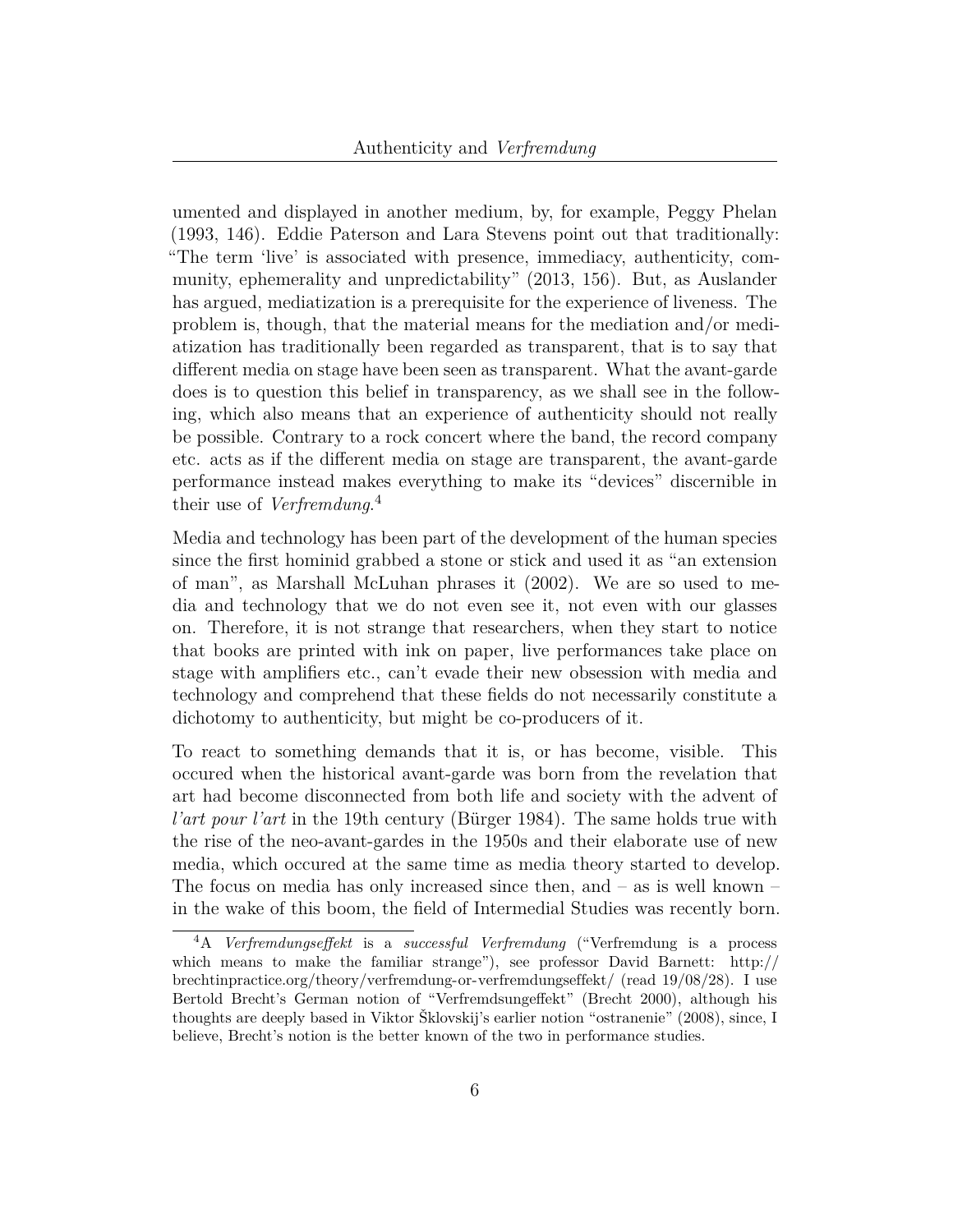But, at the same time, this focus might obscure the relation between media, technology and the demand for authenticity in live performance. The fact that neo-avant-gardes, in a continuation of the praxis of the historical avantgarde, included media in their performances to create *Verfremdungseffekts* that laid bare their devices to an even higher degree than their precursors did, in a refusal to accept the belief that life and performance are totally un-mediated and -mediatized phenomena and therefore transparent. This insistence on *Verfremdung* further aggravates attempts to recognize the role of authenticity in avant-garde performances, since at first sight this kind of strategy undermines authenticity *per se*, since the use of *Verfremdung* ought to make the experience of the actual performance inauthentic, since it make the audience see the performance's material and technological preconditions. This article is, therefore, guided by the question: Does *Verfremdung* prevent the experience of authenticity, or is it of no impediment for the construction of authenticity?

I will in my discussion focus on the Swedish artist Öyvind Fahlström's (1928– 1976) performance *Kisses Sweeter than Wine*, which was staged October 21 and 22 in 1966. It has been lauded as the most ambitious and technologically advanced of all the acts in the performance series *9 Evenings* – a multimedia show *avant la lettre*: "The most narratively complex of the works performed, Fahlström's *Kisses Sweeter than Wine* was also the most thematically overt" (Morris [2006,](#page-21-3) 11).<sup>[5](#page-6-0)</sup> The complexity of this performance makes it ideal for an analysis of *Verfremdungseffekts*, since Fahlström uses both live performance, mediated and mediatized parts this way, in a performance that has been described by audience members as both chaotic and rewarding. I interpret these statements as testimonies about an experience that the *Verfremdungseffekts* in the show did not constitute an obstacle for the experience of authenticity.[6](#page-6-1) The different performances that constituted *9 Evenings* were filmed,

<span id="page-6-0"></span><sup>&</sup>lt;sup>5</sup>The Intermedial complexity and heterogeneity of this performance is so great, that I, in this article, can only point out a few instances where mediation and mediatization functions as *Verfremdungseffekts*, or are used to create such effects, since *Kisses* would need at least a whole book to be analyzed *in toto.* I hope, however, that my argument will be understood, until a more extensive research project is realized.

<span id="page-6-1"></span><sup>&</sup>lt;sup>6</sup>For public response see e.g. (Bryan [1967](#page-19-4)); (Loewen [1975](#page-20-1)); the catalogue ([2006\)](#page-20-2); (Oppenheimer [2011\)](#page-21-4). The reports from the performance are few. Therefore, I can only conclude based on reading and my own experience of the DVD. The experience is influenced by the rapid development of media since 1966, which makes it necessary to (hermeneutically) imagine the media impact at a time when more or less all of the media and technology-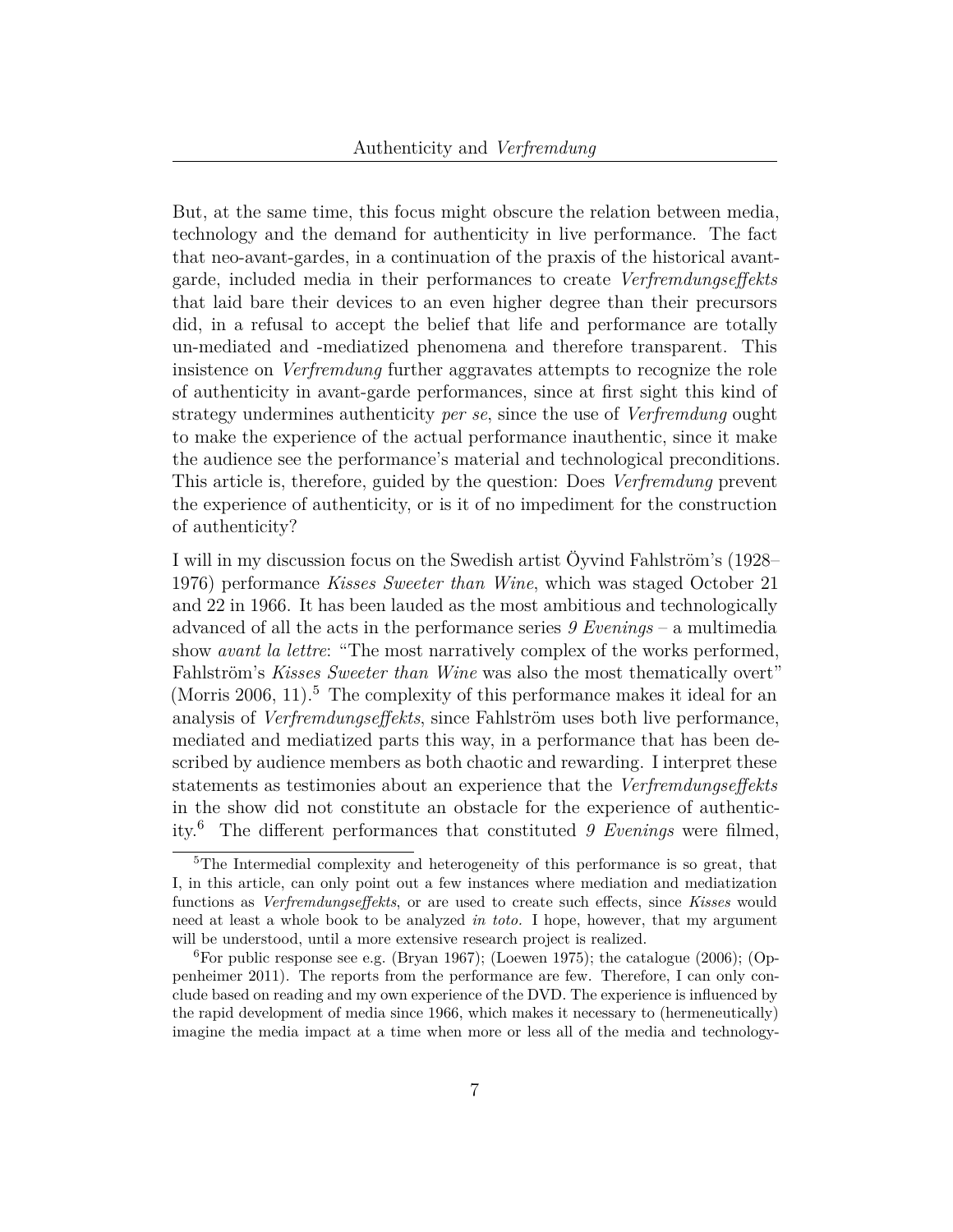but these films have not been made freely available, although parts of them can be seen at La fondation Daniel Langlois in Montréal and on YouTube.[7](#page-7-0) The film and the film sections of *Kisses Sweeter than Wine* on YouTube show a heterogeneous performance, which was staged with films and live footage screened in the background on three screens like a triptych (Borgen [2015\)](#page-19-5). This means that both live and screened performance was seen at the same time, which indicates the level of mediation and mediatization on stage, at the same time as some action took part above or in the audience as well. Most of the different events in each setting therefore functioned as *Verfremdung*, since they were, firstly, parts of a disjointed narrative, and, secondly, revealed the material circumstances of the show. This is the more important as Fahlström "particularly through his use of 'life material', […] distanced himself from the other performances in *9 Evenings* that attempted to *eradicate* the border between art and life by moving the spectator's experiences as to new technology as possible" (Borgen [2015](#page-19-5), 23, my italics).<sup>[8](#page-7-1)</sup> To continue my analysis, I first want to introduce Fahlström, his main co-partner the Swedish engineer Billy Klüver, and Fahlström's performance *Kisses Sweeter than Wine* that, as mentioned, constituted one part of the performance series *9 Evenings* in 1966. An analysis of a performance of any kind must, necessarily, be based on description, this even more so when the performance in question is not documented in a way that every reader has the possibility to access. This is especially important when it comes to *Kisses Sweeter than Wine*, since the short film extracts on YouTube, which are the *only* widely available documentation, are heavily mixed and unsynced with the soundtrack.

based parts of the performance were completely new to the audience. In the following, the above references are inferred every time I comment on the impact of the show.

<span id="page-7-0"></span><sup>7</sup>See La fondation Daniel Langlois, [http://www.fondation-langlois.org/flash/e/index.](http://www.fondation-langlois.org/flash/e/index.php?NumPage=571) [php?NumPage=571](http://www.fondation-langlois.org/flash/e/index.php?NumPage=571) (03/05/18), and YouTube. Barbro Schultz Lundestam has made some of the performances available on limited DVD-productions, which is synced contrary to the films as they generally are on YouTube, for Fahlström: ([2006\)](#page-20-3). I have the filmed performance on DVD, as one of very few, and therefore my analysis is based on description.

<span id="page-7-1"></span><sup>&</sup>lt;sup>8</sup>"Life material" is Fahlström's name on the debris of life used in the creation of his art, e.g. recordings of TV and radio, commercials, comics etc.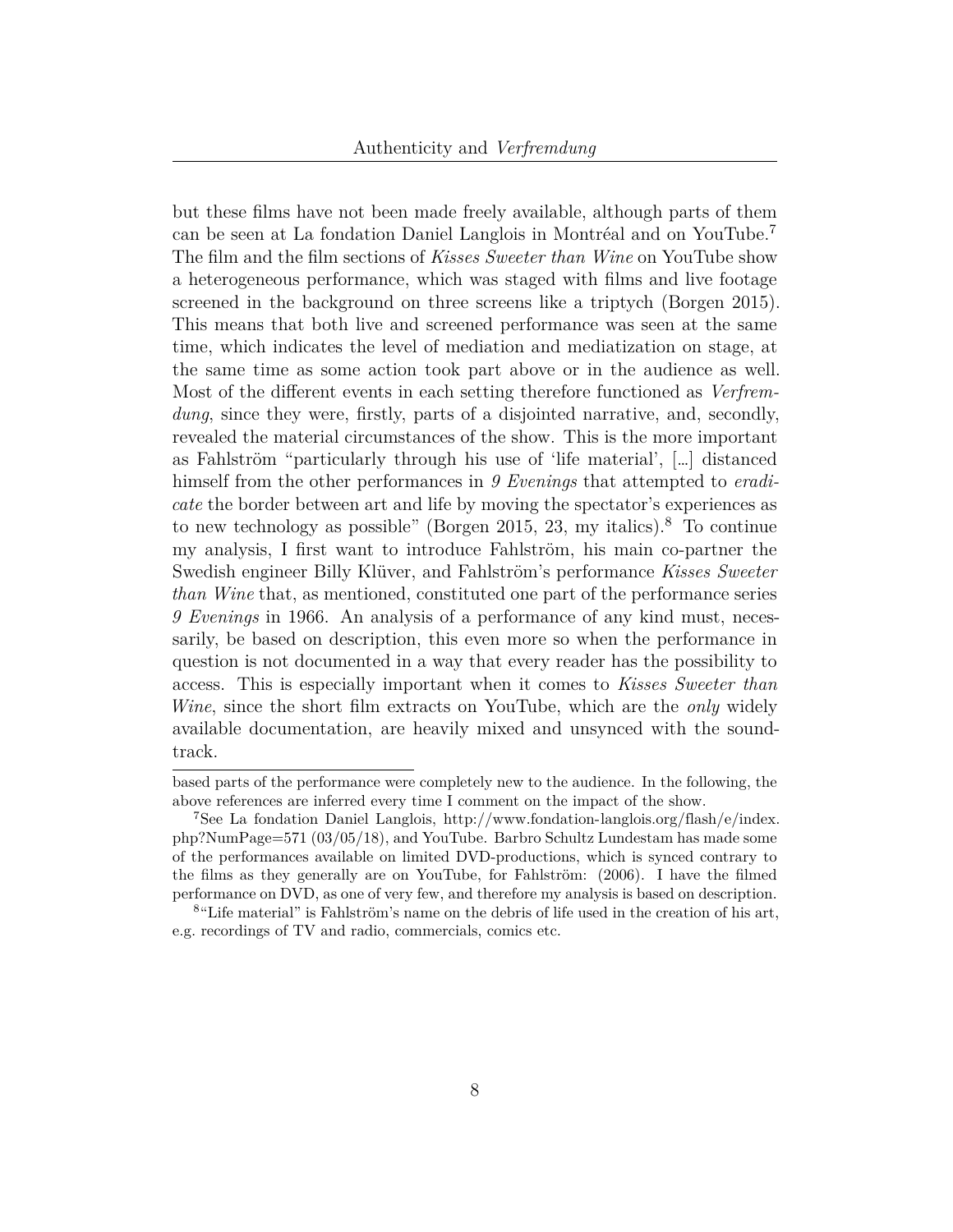## **Öyvind Fahlström**

The Swedish concrete poet and artist Öyvind Fahlström is one of few internationally renowned Swedish artists in the 20th century, as a result of his and his wife's, the artist Barbro Östlihn, relocation to New York in 1961, where they became part of the international neo-avant-garde. He almost immediately became a key figure of the movement together with Robert Rauschen-berg, Claes Oldenburg, John Cage among others.<sup>[9](#page-8-0)</sup> Fahlström preseved his ties with Sweden, which continued to be a strong stimulus for neo-avant-garde activities in Stockholm, and it is worth mentioning that both Stockholm and New York are among the most important avant-garde cities of the 1960s (see e.g. (Bäckström [2008\)](#page-19-6), ([2009](#page-19-7)), ([2010](#page-19-8)), [\(2012\)](#page-19-9) and (Nylén [1998\)](#page-21-5)).

Fahlström published the world's first manifesto for concrete poetry in 1954: "HÄTILA RAGULPR PÅ FÅTSKLIABEN" (HIPY PAPY BTHUTHDTH THUTHDA BTHUTHDY, Fahlström  $1954$ ,  $^{10}$  $^{10}$  $^{10}$  and at the same time tried out the different aesthetic strategies promoted in the manifesto in poems written at the same time, but not published until more than ten years later, as *Bord*  $-$  dikter 1952–55 (Table – Poems, Fahlström 1966).<sup>[11](#page-8-2)</sup> His main aesthetic in the manifesto is to use language in its material aspects, a strategy that endorses *Verfremdung*. As a promoter of the neo-avant-garde in Sweden in

<span id="page-8-2"></span><sup>11</sup>"Bord", although an ordinary Swedish word, here functions as a portmanteau for "bokstäver–ord" (letters–words).

<span id="page-8-0"></span><sup>9</sup>For more about Öyvind Fahlström and Barbro Östlihn in New York, see (Öhrner [2010\)](#page-21-6).

<span id="page-8-1"></span><sup>10</sup>The title is taken from *Winnie the Pooh* (A. A. Milne [1926,](#page-21-7) 1941). It is debatable if Öyvind Fahlström or Eugen Gomringer (or even the Brazilian *poetas concretistas*) wrote the first "manifesto" for concrete poetry, but my recent findings show that Fahlström's manifesto was published in the little magazine *Odyssé* between 22 January and 12 July 1954 (Bäckström [2019\)](#page-19-10). Since these dates mark the start of the magazine and the review of issue four respectively ("Vem var den förste metamorfinisten?" [1954](#page-22-1); "Dupliceringsmaskinerna" [1954\)](#page-20-4). Eugen Gomringer wrote his text "vom vers zur konstellation" in 1953 like Fahlström, but it was published in *Neue Zürcher Zeitung* on the 1st of August 1954, which makes Fahlström's "HÄTILA RAGULPR PÅ FÅTSKLIABEN" the first to be published. Fahlström's manifesto is most likely written directly after an author conference in Sigtuna from the 10th to the 12th of April,1953, since critical articles about the event, such as by the German–Swedish author Peter Weiss in the Swedish tabloid *Expressen* ([1953\)](#page-22-2), functioned as impetus for Fahlström to write his manifesto. Fahlström furthermore wrote a program for concrete poetry, loosely based on the manifesto, which was also published before Gomringer's text [\(1969](#page-20-5)) in the tabloid *Expressen* 19 July 1954 (Fahlström [1954a\)](#page-20-6). Gomringer's manifesto is reprinted in: [\(1969,](#page-20-5) 277–88).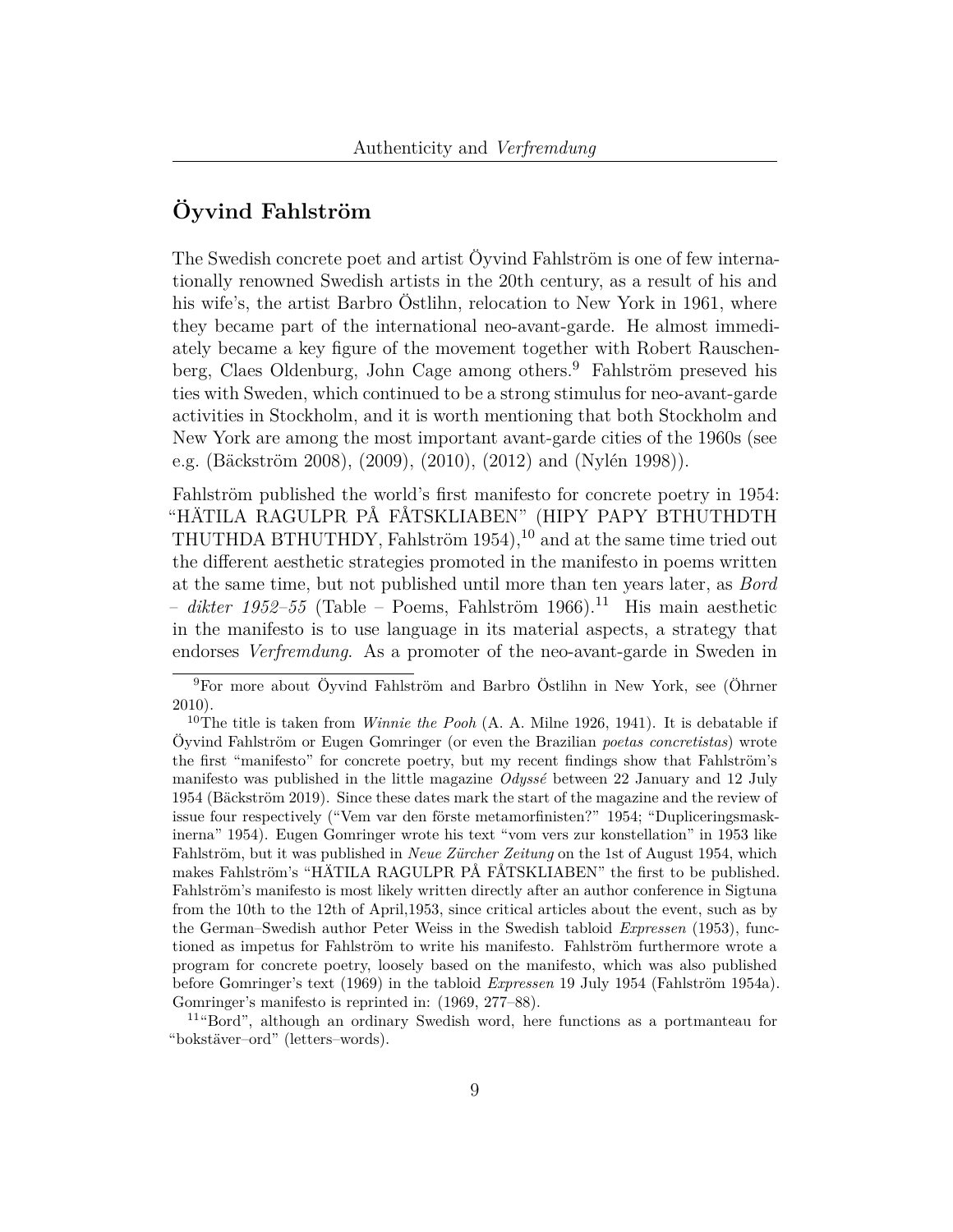the 1950s and -60s, Fahlström transgressed the boundaries of different arts and genres, as well as different media, when he for example put together two "radio compositions" in the early 1960s: "Fåglar i Sverige" (Birds in Sweden), transmitted in 1963, and "Den helige Torsten Nilsson" (The Holy Torsten Nilsson) in five parts, broadcasted in 1966 (Hultberg [1999\)](#page-20-7).<sup>[12](#page-9-0)</sup> These two radio compositions are complex media collages that included recorded sounds from reality, radio and TV, mixed into an acoustic narrative that was tied together using a voice-over performed by himself in the studio with the "explicit focus on manipulating mediated reality" (Borgen [2015,](#page-19-5) 30). Furthermore, they are prime examples of the way that Fahlström's use of *Verfremdung* did not hinder the experience of authenticity; on the contrary, "Den helige Torsten Nilsson" became a minor success in Sweden, despite the fact *Verfremdung* was used (Hultberg [1999](#page-20-7)). With these two plays Fahlström was an early forerunner of today's digital mixed media world, and they are prime examples of the process of mediatization.

#### **The Swedish engineer Billy Klüver**

The mastermind behind the performance series: *9 Evenings. Theatre and Engineering* was the engineer Billy Klüver. Early on, he became a friend of Fahlström, introduced him and Barbro Östlihn to the neo-avant-gardists in New York in 1961, also helping them to get somewhere to live. This occured to be Robert Rauschenberg's old loft in lower Manhattan. Klüver had for a long time been involved with performances and happenings all over the US, since the neo-avant-gardes were eager to explore new technology and therefore were in need of engineers and technicians. He acted as an intermediary in the American–Swedish exchange in close contact with art institutions in both countries, which resulted in American artists travelling to Stockholm and Swedish artists visiting New York (Schultz Lundestam [2004](#page-22-3)). Besides helping artists all over America, he frequented the Factory and helped Andy Warhol with technical solutions as the famous "Silver Clouds". Since Klüver was an engineer, Art History tends to overlook his involvement, and yet his impact was, indeed, decisive (Hertz [1995\)](#page-20-8). His fundamental idea was to connect artists and engineers, to explore new ways for the art world and

<span id="page-9-0"></span> $12$ Torsten Nilsson was the Swedish minister for defence 1951–57, and minister for foreign affairs 1962–71.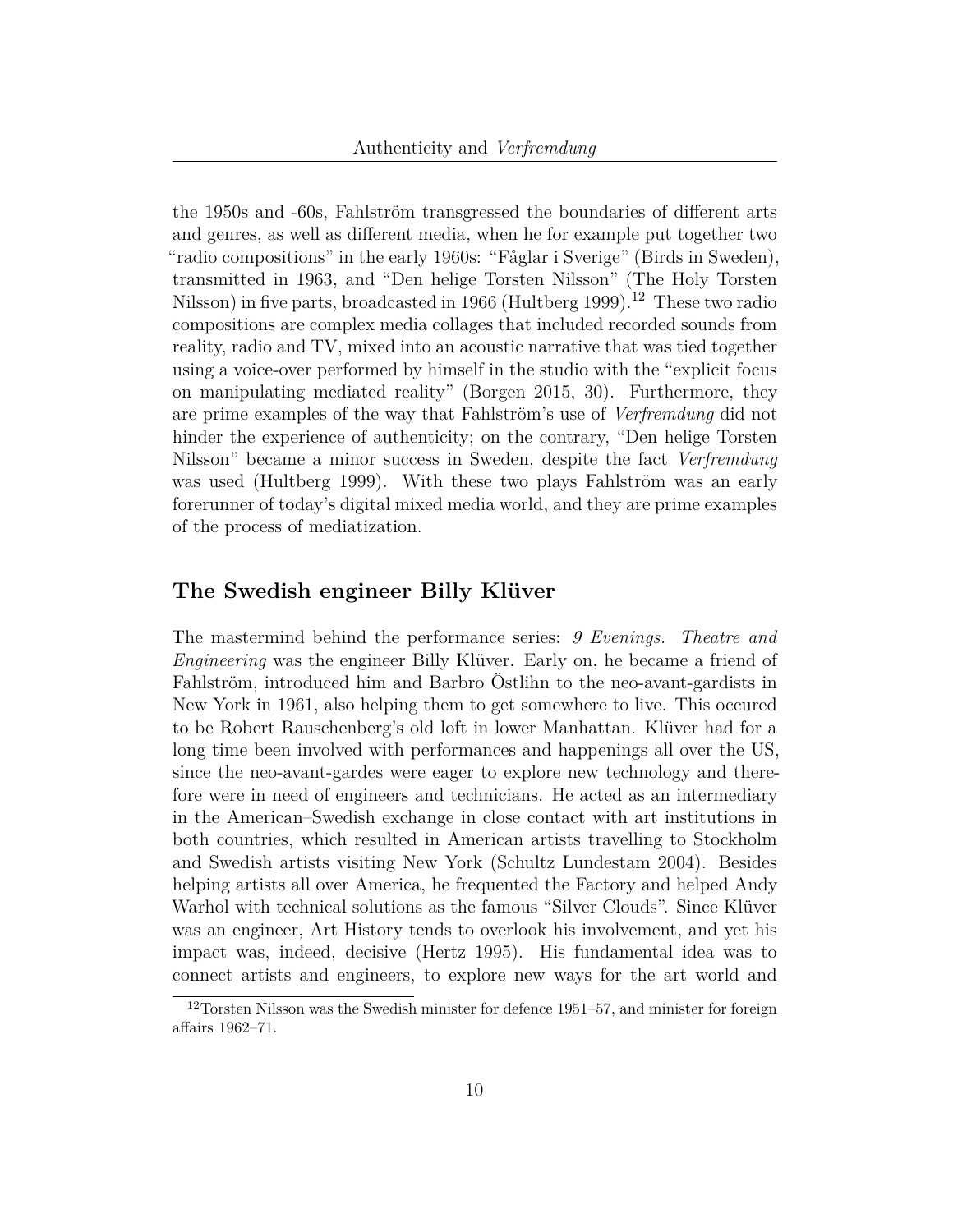for engineering. He therefore started the company Experiments in Art and Technology (E.A.T.) together with Rauschenberg and others after the performance series  $9$  Evenings in  $1966$ ,<sup>[13](#page-10-0)</sup> terminating his employment at the Bell laboratories in New Jersey (Schultz Lundestam [2004](#page-22-3), 38–42). His premises were that engineers should not create art, but provide the technical means for artists, who in their turn should not work directly with technology. It is crucial to understand that this should be realized via the collaboration of two equal partners that mutually learn from one another.<sup>[14](#page-10-1)</sup> Like Lautréamont's famous statement: "beau comme […] la rencontre fortuite d'un parapluie et d'une machine à coudre sur une table d'opération" ("beautiful as the chance meeting on a dissecting-table of a sewing-machine and an umbrella", (**???**)), Klüver meant that the random meeting between an artist and an engineer could produce unseen marvels, which would be creative for both of them: "The artist would see, as the result of this work *through* and *on* materials, new possibilities for society's use of technology that the engineer could not identify alone" (Morse [2007](#page-21-8)).

#### **9 Evenings: Theatre and Engineering**

Fahlström and Klüver planned to bring prominent American artists together with engineers to perform at a festival arranged by the experimental music association, Fylkingen, in Stockholm 1966. Due to a lack of means and their disagreement about how to organize the festival, Fylkingen's leader Knut Wiggen cancelled it. Klüver and Rauschenberg then, together with Fahlström, organized the seminal series of performances and happenings entitled *9 Evenings. Theatre and Engineering* in New York 1966, at the 69th Regiment Armory at 68, Lexington avenue (Schultz Lundestam [2004,](#page-22-3) 67–81). These nine evenings were organised as different performances by the following artists:

<span id="page-10-0"></span>• Robert Whitman, USA: *Two Holes of Water – 3*, 18 and 19 October.

<sup>13</sup>Robin Oppenheimer claims E.A.T. was founded one month before *9 Evenings*, but Billy Klüver himself states it happened one month after in November 1966, see [\(2007](#page-21-9), 5); ([1994](#page-20-9)). Norma Loewen gives them both right when she writes that E.A.T. was registered as a nonprofit organization in New York 26 September 1966, so then the first meeting might very well have been in November as Klüver remembers ([1975,](#page-20-1) 91).

<span id="page-10-1"></span><sup>&</sup>lt;sup>14</sup>Robin Oppenheimer, in particular, focuses explicitly on the collaboration in several publications: ([2005\)](#page-21-10), [\(2007](#page-21-9)), [\(2011](#page-21-4)).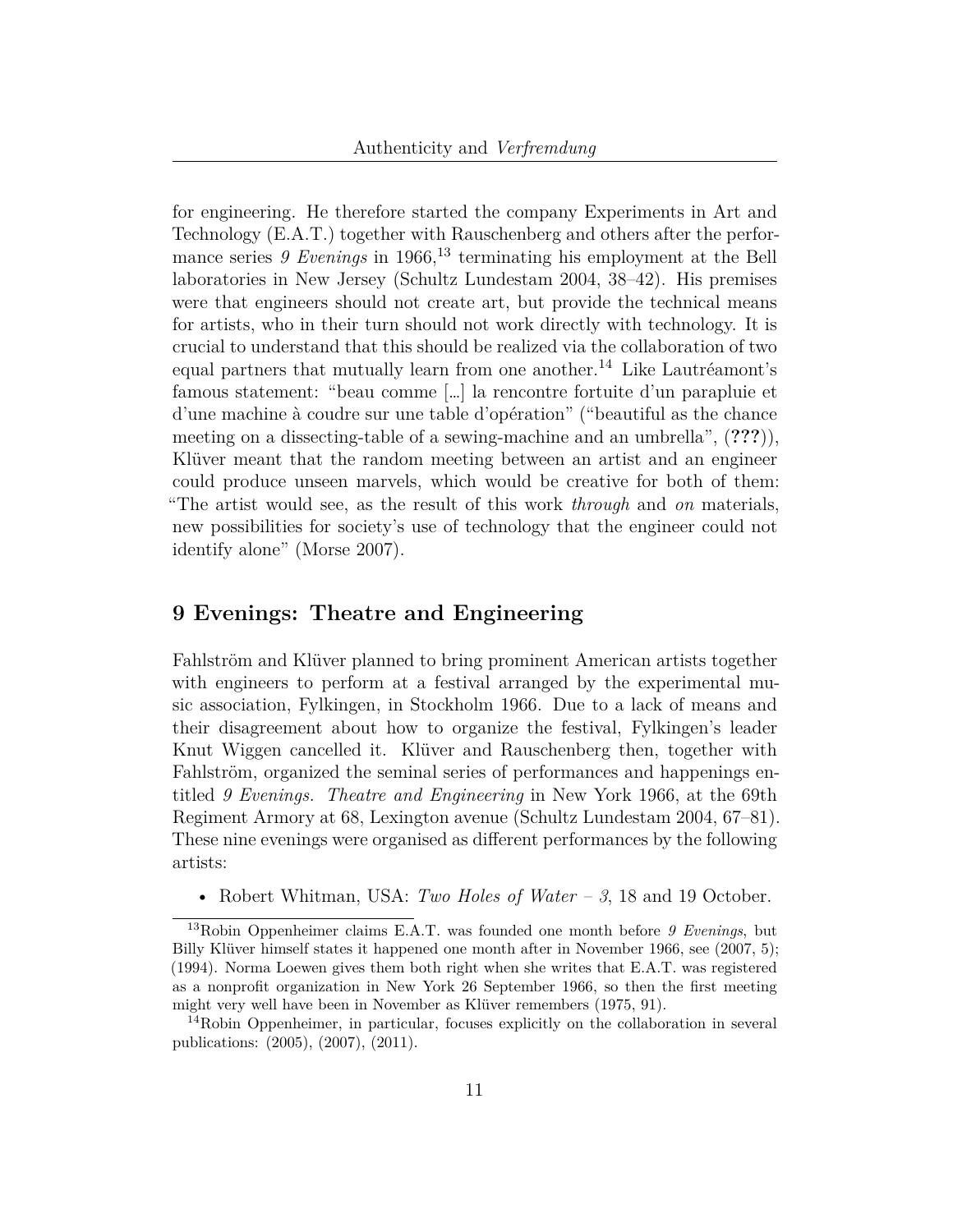- David Tudor, USA: *Bandoneon! (a combine)*, 14 and 18 October.
- John Cage, USA: *Variations VII*, 15 and 16 October.
- Steve Paxton, USA: *Physical Things*, 13 and 19 October.
- Öyvind Fahlström, Brazil/Sweden: *Kisses Sweeter Than Wine*, 21 and 22 October.
- Alex Hay, USA: *Grass Field*, 13 and 22 October.
- Deborah Hay, USA: *Solo*, 13 and 23 October.
- Lucinda Childs, USA: *Vehicle*, 16 and 23 October.
- Robert Rauschenberg, USA: *Open Score*, 14 and 23 October.
- Yvonne Rainer, USA: *Carriage Discreteness*, [15](#page-11-0) and 21 October.<sup>15</sup>

Even for the experienced New York audience, the performance series was too far ahead of its time. The technology that was possible to develop and use at the time was not really adequate, so the artists and engineers experienced a lot of mishaps that clouded the immediate experience. Klüver's original idea was that the ingenuity of the engineers would sustain the transparency of different media and technologies, an intention that was challenged by the mishaps, but at the same time the artists use of technology was not necessarily meant to be transparent: They were very aware of the fact that the inclusion of media and technologies actually *opposed* transparency, and therefore rather used them as *Verfremdungseffekts*. Billy Klüver and the other engineers' visions were too advanced for their time; it would be years before the technology caught up with his inventiveness, while a few problems still have not been adequately resolved until the 21th Century. *9 Evenings* has therefore retrospectively gained the fame it deserves, as one of the landmarks of performance art, in Klüver's own words:

The impact was far greater than we anticipated. *9 Evenings* was one of the major art events of the 1960's, because of the

<span id="page-11-0"></span><sup>15</sup>This list is compiled from the printed program: *9 Evenings. Theatre and Engineering* (1966). An on-line version of the program is available at La fondation Daniel Langlois [http:](http://www.fondation-langlois.org/flash/e/index.php?NumPage=571) [//www.fondation-langlois.org/flash/e/index.php?NumPage=571](http://www.fondation-langlois.org/flash/e/index.php?NumPage=571) (read  $16/10/19$ ). There is a lot of information and documentation relating to *9 evenings. Theatre and Engineering* at this homepage. The title of the performance series comes from the fact that ten artists performed 20 times over the course of nine evenings.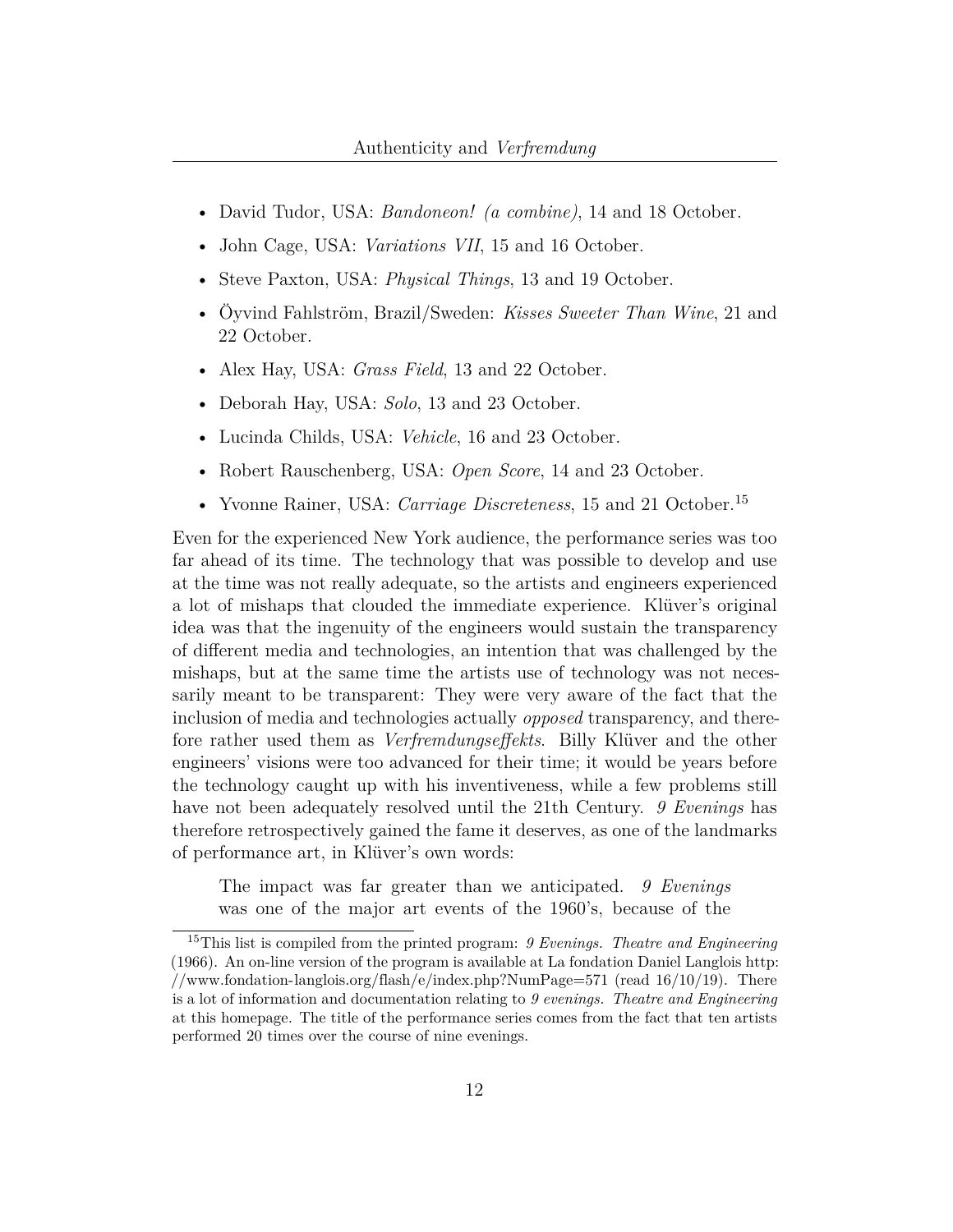aesthetic quality of the works themselves and the success of the collaborative situation that produced the works. ([1980](#page-20-10))

Klüver's statement has been elaborated upon by, for example, Robert Rauschenberg: "It ('9 Evenings') couldn't be done today [1997]. It was done before its time, and it's too late now. That's a rare moment" (cited from Oppenheimer [2005,](#page-21-10) 142). In the large retrospective exhibition *9 Evenings Reconsidered* at MIT 2006, Michelle Kuo summons it up:

*9 Evenings* forced signature devices of chance, participation, and abstraction to confront the fully technocratic world around them. Indeterminacy translated into technological breakdown. Machine behavior trumped compositional scores. Audience and performer interaction became increasingly mediated. The structural inversion of these tactics represented not simply an end, then, but a transformation: *9 Evenings* inaugurated a shift in the meaning of key postwar aesthetic strategies – and offered a way through and beyond their technological arbitration. [\(2006,](#page-20-2) 31)

### **Kisses Sweeter than Wine**

Fahlström's performance took its name and *leitmotif* from The Weaver's hit "Kisses Sweeter than Wine" (1950), which became an even larger success for Jimmy Rogers in 1957, even though Fahlström used the by then newer cover version by The New Christy Minstrels in  $1965$ .<sup>[16](#page-12-0)</sup> This song was only one of many mediatized pieces in the performance that worked as a *Verfremdungseffekt*, since it was a naïve love song whose meaning was sharply contrasted by the overall critique of militarism and extinction of mankind by nuclear warfare, a situation which was established precisely during the so called "innocent" 1950s.<sup>[17](#page-12-1)</sup>

<span id="page-12-0"></span><sup>&</sup>lt;sup>16</sup>This cover version was fairly recent when Fahlström wrote the performance and must have been aired frequently during the mid-60s. See also Wikipedia [https://en.wikipedia.](https://en.wikipedia.org/wiki/Kisses/_Sweeter/_than/_Wine/_(song)) [org/wiki/Kisses/\\_Sweeter/\\_than/\\_Wine/\\_\(song\)](https://en.wikipedia.org/wiki/Kisses/_Sweeter/_than/_Wine/_(song)) (read 11/10/19). grotes

<span id="page-12-1"></span><sup>&</sup>lt;sup>17</sup>The Cuba Crisis in 1962 is usually regarded as a brutal wakeup from ignorance, and the time when people in general realized the threat of the Cold War. The situation is of course much more complex, but in general the 1950s are thematized in culture as a period of innocence before the loss of naivety, even though something *Unheimlich* might be lurking beneath the surface. This is a sentiment explored in films such as David Lynch's *Blue Velvet* 1986 and Sam Mendes's *American Beauty* 1999.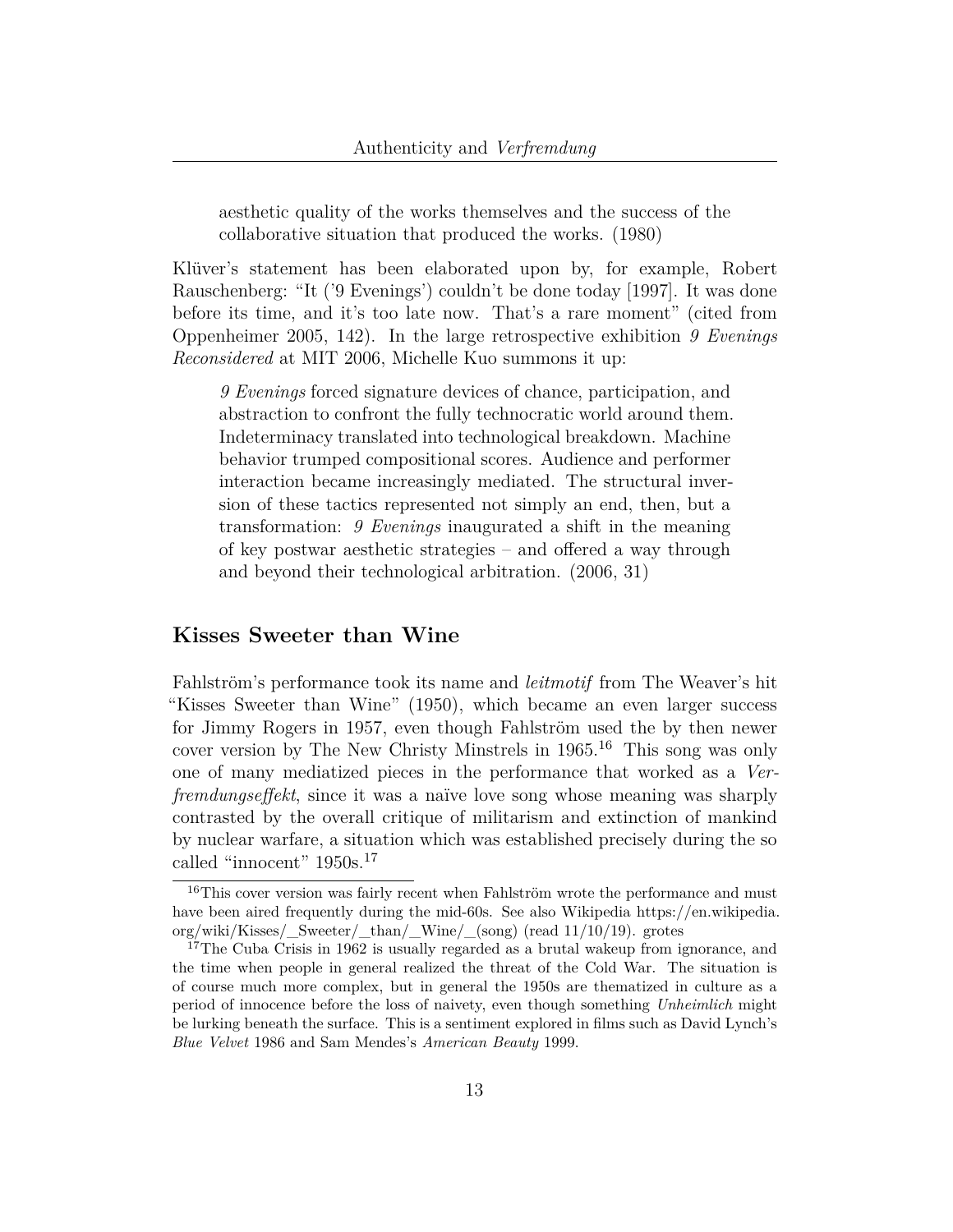*Kisses Sweeter than Wine* was a nine-part piece, which was made up of various sketches and performances and joined together without any narrative continuity. A brief list of the different parts gives a rough idea of the heterogeneity of the performance, a heterogeneity that, in itself, worked as a *Verfremdungseffekt*:

- Part one: Frog-man performers in cotton-snow, a frog-man shot with an arrow etc.
- Part two: Buxton, Demonstration, Johnson Head the autistic Jedediah Buxton (Rauschenberg) repeats huge numbers, posters of Mao and Bob Hope, Lyndon Johnson's head etc.
- Part three: Charles and George autistic twins etc.
- Part four: Demonstration, Safford the Mao-Hope march, a performer played the autistic and talented Truman Henry Safford etc.
- Part five: Chinese sparrows a Xenakis-piece was played, the sparrows killed in China etc.
- Part six: Jell-O Girl, Missile a girl in bikini in a pool with pink jell-O, a missile floated around, Fahlström pointed a laser beam at the genitals of someone in the audience etc.
- Part seven: Speech Fahlström delivered a monologue about the status of the world
- Part eight: Humanoids a screening of the movie *The Creation of the Humanoids* (1962) etc.
- Part nine: Space Girl a half-naked female performer was lowered slowly unto the floor, where all the rest of them were etc.<sup>[18](#page-13-0)</sup>

The show was even more intricate and chaotic than the list reveals. The above is but a hint of the bizarre stagings that took place: the audience saw "combined live action with film, slides, closed circuit television projection, and elaborate props and objects" (Klüver [1980](#page-20-10)); it was a split screen performance *avant-la-lettre*, where the events only slowed down somewhat when

<span id="page-13-0"></span><sup>18</sup>This short list is extracted from information on La fondation Daniel Langlois' homepage: <http://www.fondation-langlois.org/flash/e/index.php?NumPage=571> (read  $06/09/16$ ).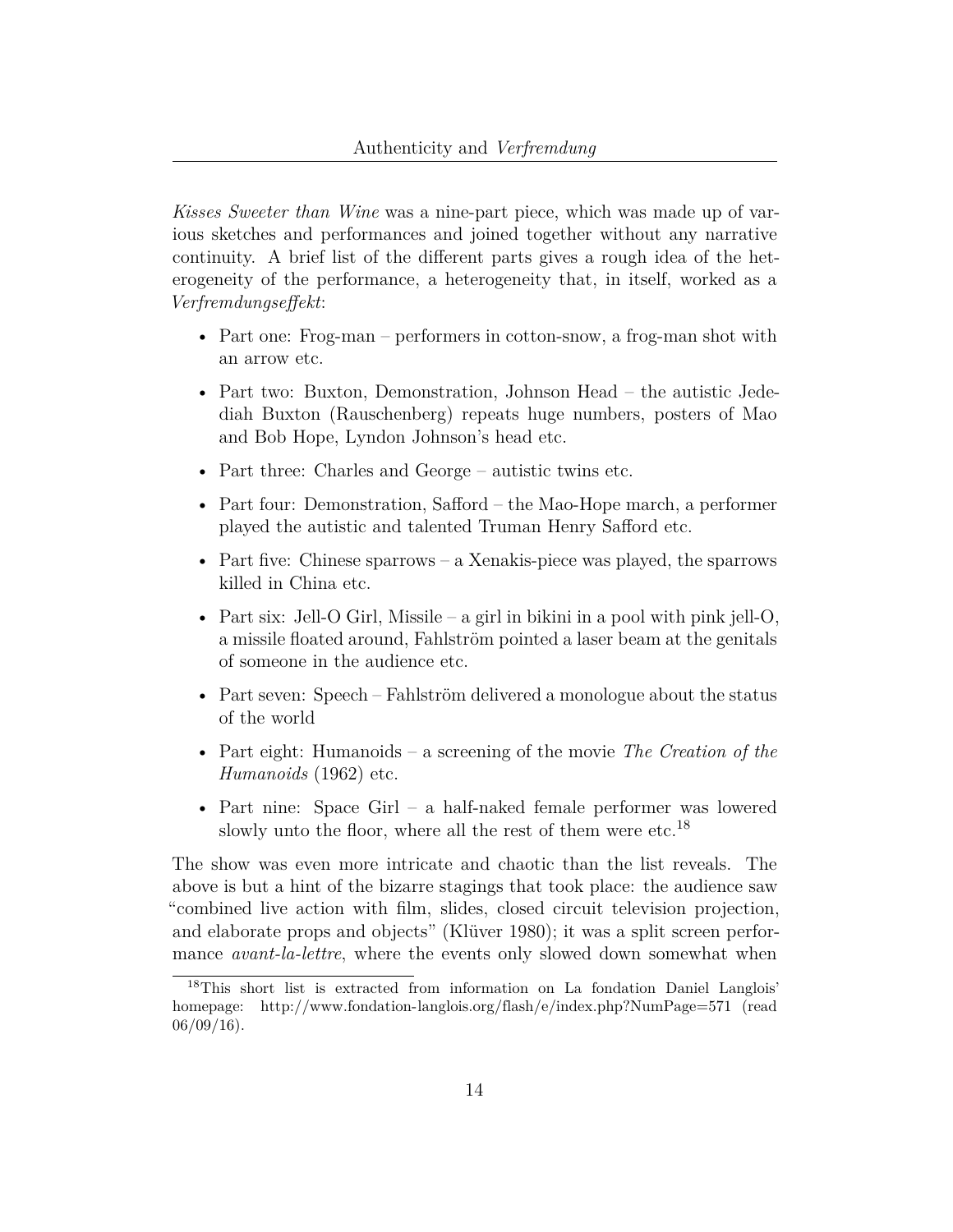the main characters performed. Even then it must have been hard to get an overview of the whole performance on stage, since nearly all the different live performances, media and technologies functioned as *Verfremdungseffekts*, as Billy Klüver's (post-)description indicates:

Among the live action: "Chinese Sparrow" swung in the space, the "Jello Girl" bathed in red Jello; the "Invisible Man" covered with smoke and the "Frog Man" performed; and "Space Girl" descended from the ceiling and walked a tightrope carrying a large head of President Johnson and a large rat. George and Charles, two 'idiot savants' who could match days with dates in any year, fought, drove around in a golf cart and threw around a pillow case containing a ball made of wire springs that emitted the sounds of heartbeats. Starting from the theme, "Are you Happy?" Fahlström delivered political harangue which was drowned out by rock and roll music. A guided missile of silver mylar flew in controlled flight around the Armory; and there were snow flakes that flew upward. The slides were of his previous paintings, and statistics of atrocities and the war in Vietnam. […] Other tape recorded material included a telephone call to the British Consulate in Shanghai, China, conversations with 'British spiritualists', a dope addict and soldier in Korea, Jedidiah Buxton, who carried complicated mathematical calculations in his head for months, Truman Safford who could multiply huge numbers in his head; Beethoven Symphonies, and the song "Kisses Sweeter than Wine". [\(1980\)](#page-20-10)

Robert Rauschenberg for example played the 18th century autistic man Jedediah Buxton who, despite his impediment, could remember and repeat the most complex numbers, but at the same time he was hard to discern on stage. He was, namely, filmed head on with a closed-circuit camera and screened at the background of the stage, and since he performed more or less independently of the other events on stage; both his live performance and the screening of it turned into one of the *Verfremdungseffekts*. This exemplifies the overall use of media in the performance, and how performed authenticity is always already mediated and/or mediatized in some way or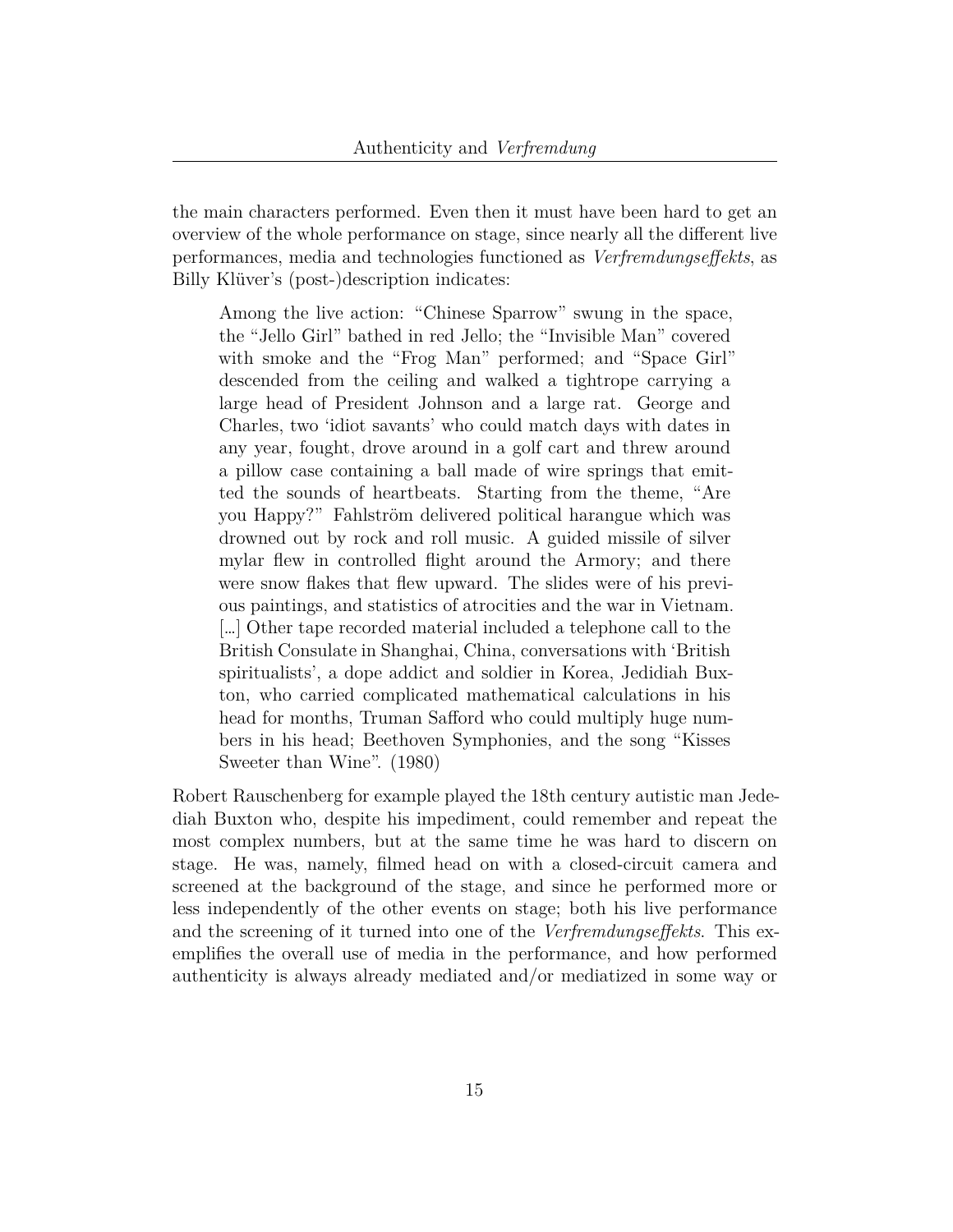another.[19](#page-15-0) At the same time, Fahlström "drew increased attention to the ways that the mass media's technological operations of transmission and reception guided image flow", which means that he laid bare the devices for mass media as *Verfremdung*, in an attempt to manipulate images and social reality: "manipulation of distance via transmission, manipulation of content via editing, manipulation of context by presenting images on an individual screen" (Borgen [2015,](#page-19-5) 30).

*Kisses Sweeter than Wine* made use of technology that was very modern for the time, and in the performance Fahlström displayed live and filmed events, movies, and more, to create the overwhelming experience the audience testified to afterwards.[20](#page-15-1) The technology was advanced, and actually Fahlström's piece was most demanding for the technicians, as Herb Schneider describes it: "the more than 100 cued effects that kept three of us, Robby, Ralph and myself, completely busy during the 100 minute piece" ([n.d.](#page-22-4)). It is necessary to scrutinise the variety of material sources for his show, where the performers on stage are only a small, albeit important, means of understanding the way Fahlström worked when he created his pieces. Fahlström made use of video, audio tape, film and slide projectors to create a disjointed theatrical narrative, which means he used media and technology to create *Verfremdung*. For example, a frog man was hit by arrows, shot by an archer and winched up to the ceiling in the first part, and in the second a giant head of president Lyndon Johnson was revealed by an artist unwrapping it, while in the sixth a remotely controlled rocket was floating around on its own in the saloon, all this at the same occasion as other live performances and mediated and/or mediatized events took place in stage. $^{21}$  $^{21}$  $^{21}$ 

To better understand Fahlström's use of media to create *Verfremdung*, I will finally discuss the happening *Mao-Hope March* 1966, which was originally filmed for *Kisses Sweeter than Wine*, but in 1973 presented as an independent work of art (Borgen [2015\)](#page-19-5). In this film Fahlström and *compañeros* carry large posters with Bob Hope and chairman Mao, while "Bob Fass of radio station WBAI" asked bystanders the question: "Are you happy?" (Klüver

<span id="page-15-0"></span><sup>19</sup>" 'Mediatized performance' is performance that is circulated on television, as audio or video recordings, and in other forms based in technologies of reproduction", (Auslander [2008,](#page-19-1) 4).

<span id="page-15-1"></span><sup>20</sup>An extensive description of the collaborative work with *9 Evenings* is found in (Loewen [1975\)](#page-20-1).

<span id="page-15-2"></span> $^{21}$ Fahlström reports from his own work with the performance: [\(1970](#page-20-11), 84–99).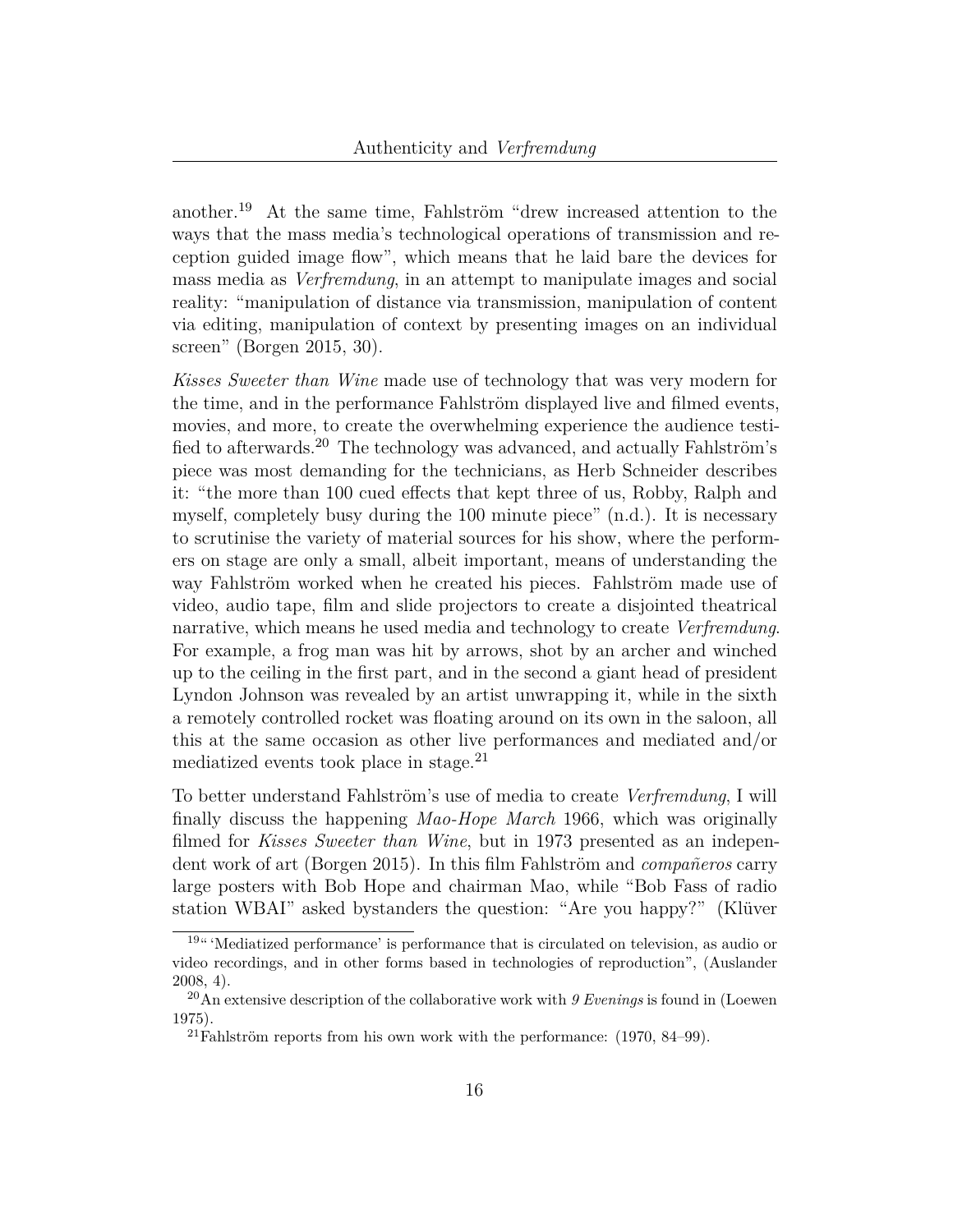[1980](#page-20-10)). This means that, already in the filmed happening, we have different layers of intermediality. Photos are enlarged and held up as demonstration placards, interviews are recorded and made part of the film as an independent sound track, and even the demonstration itself is given new meaning in the mediatization process to create an art event. When this film is included *in* the performance *Kisses Sweeter than Wine*, mediation and mediatization as *Verfremdungseffekts* reaches another level, since then this art film partakes in the narrative of the much longer performance. The filmed happening *Mao-Hope March* in this way becomes an integral part of the performance *Kisses*, but since for example the placards that were central in the happening are physically present in the performance as well, the situation becomes rather complex. Through Fass' interview, Fahlström shifts the focus from the "pseudo-event" of the demonstration and the messages on the posters, to the reaction of the bystanders in order to produce a critical feedback. In the performance *Kisses* this is turned into a feedback loop, since performers repeat the demonstration on stage at the same time as *Mao-Hope March* is displayed on one of the screens [\(2015](#page-19-5), 31–33), but at the same time the soundtrack to the filmed happening is replaced by a speaker's voice that talks about something completely different, while the screening of the B-movie *The Creation of the Humanoids* also interfered with the sound from *Mao-Hope March* – strong *Verfremdungseffekts*, if any. The somewhat nonsensical happening therefore receives new meaning as part of the performance, since the general chaos in the latter paradoxically makes the rational of *Mao-Hope March* clearer. And, before I conclude I want to remind you that *Mao-Hope March* is only one *single* instance of mediation and mediatization in *Kisses Sweeter than Wine*, out of a multitude.

#### **Conclusion**

*9 Evenings. Theatre and Technology* was far ahead of its time both politically and aesthetically, but, as mentioned, a lot of problems also occurred due to this highly innovative atmosphere, since the ideas of the engineers were too far ahead of their time. Like many of Klüver's projects, the technology did not always work perfectly and some parts of the show became rather chaotic, but as a whole, retrospectively, the show is seen as a success, not least since *9 Evenings* were visited by over 10.000 people, therefore having a significant impact (Hertz [1995](#page-20-8)). When the first impressions settled during the years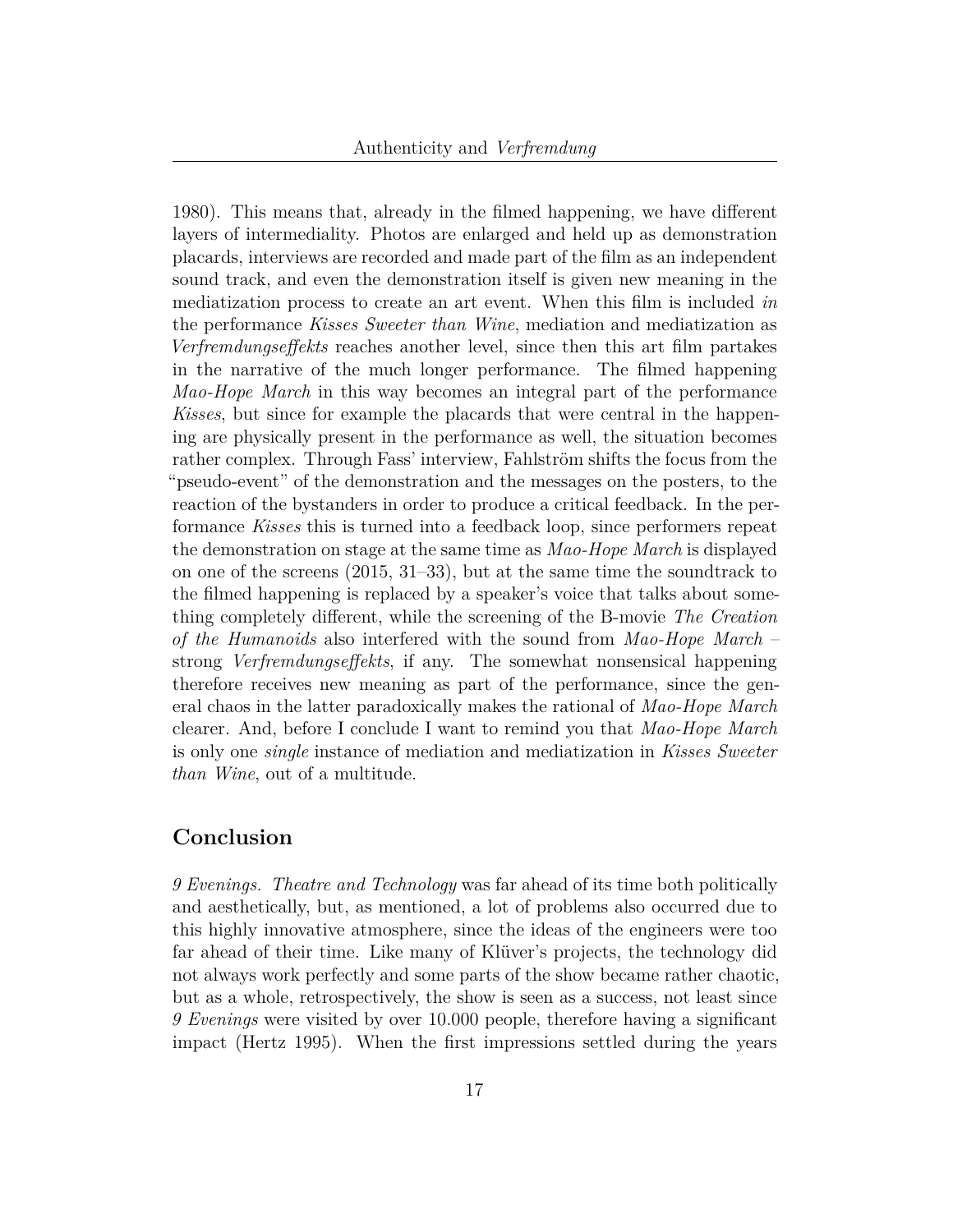that followed, and technology and aesthetics caught up with Fahlström and Klüver, a massive revaluation of *9 Evenings* in art and performance history took place. Klüver's amalgamation of "theatre and engineering" turned out to be extremely productive, and "these and other experiments in the 60s are important links in the genealogy of today's networked, global and multiscreen world, since they constitute early confluences of cybernetics, art and media."[22](#page-17-0)

At the same time, *Kisses* shows that technology does not necessarily eliminate the authenticity of a performance. Fahlström's performance rather insists on its authenticity, despite heavy mediation and mediatization that was used to create *Verfremdung*, in this way conforming to the observation of Walter Ong about the function of spontaneity in secondary orality, here articulated by Auslander: "Paradoxically, the most successfully spontaneous forms of performance may be those in which spontaneity is relatively planned and predictable" (Auslander [2008](#page-19-1), 64). Fahlström's performance was highly planned, and, even though the technology did not work perfectly, this was – according to some visitors – the best working performance of all in the *9 Evenings* series (se e.g. Borgen [2015](#page-19-5)). The mediatized footage of Robert Rauschenberg for example, in which he repeats extremely high numbers, works contradictorily to the seemingly spontaneous live acts and other screenings as a *Verfremdungseffekt*. But, both the mediatized and live performances constitute, in themselves, *Verfremdungseffekts*, since both kind of events in Fahlström's staging reveal the devices of the performance, but at the same time level out differences between the many events on stage, to such an extent that it becomes hard to recognize what is live and what is mediated and mediatized in this multimedia performance.

The audience described the chaotic nature of the performance, which I think concern the amount of *Verfremdungseffekts* in the performance *per se*. [23](#page-17-1) In this way *Kisses* questions the very possibility of authenticity without media, since everything that goes on is mediated and/or mediatized in one way or another, but it also shows that, even though media and techniques are used to create *Verfremdungseffekts*, this does not inhibit the experience of

<span id="page-17-1"></span><span id="page-17-0"></span><sup>22</sup>E-mail from Malte Hagener, 26 October 2015, copy in possession of the author.

<sup>23</sup>The use of *Verfremdungseffekts* in Fahlström's performance merits a deeper analysis, which will require a large number of archive research, since the number of first hand reports remain limited.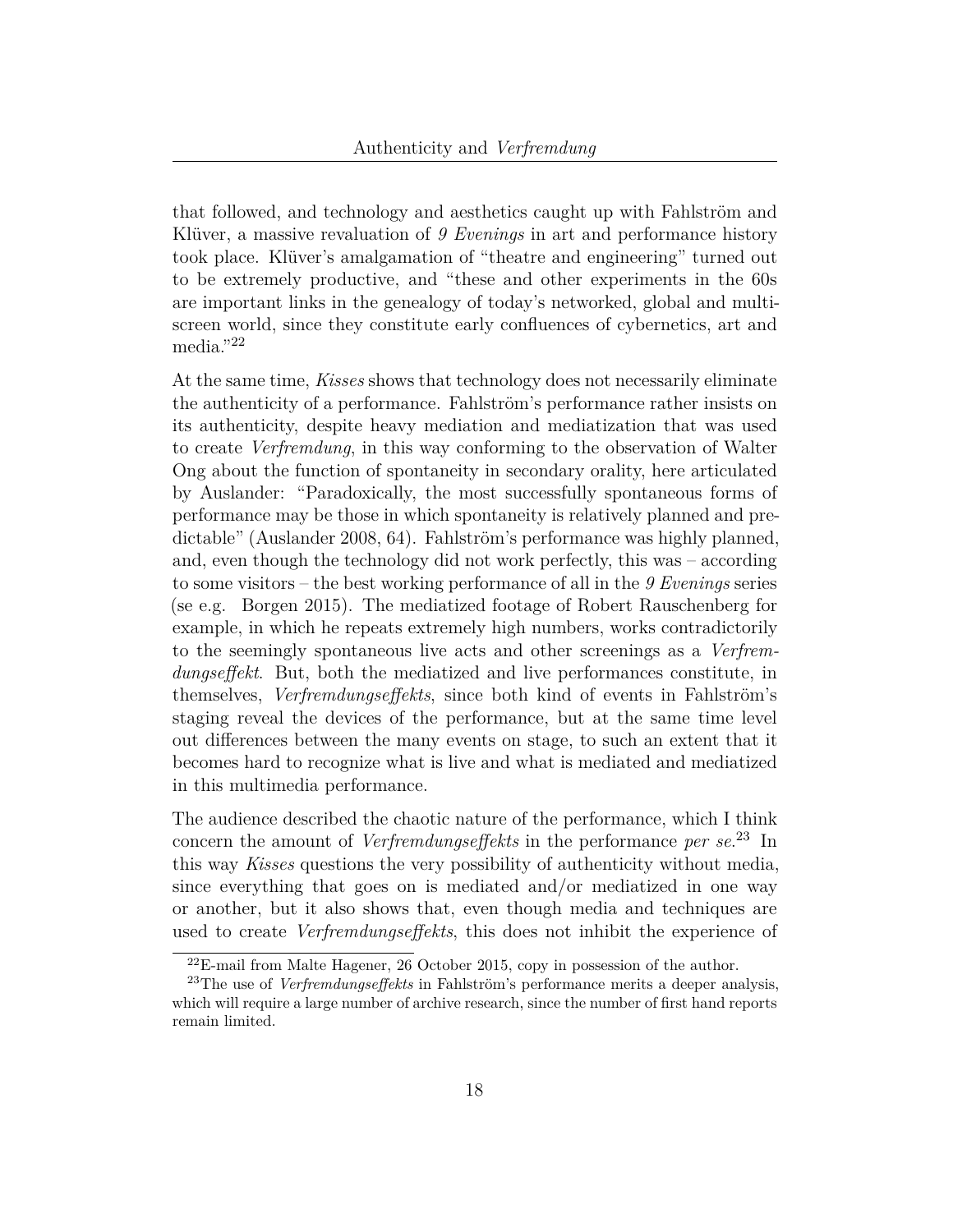authenticity. As Maibritt Borgen rightly notes, Fahlström's use of media and technology reveals this as requirements for an audience:

When 9 Evenings was relocated to New York, Fahlström kept the screens, but rather than using them merely to transmit the performers' appearance, by collapsing screen space and stage space through a closed circuit of transmission, he used them to emphasize how transmission acts as a precondition for spectatorship.

The main point of this reframing was to emphasize the presumed participatory potential of media networks, an investigation that was undertaken by surprisingly few other artists in 9 Evenings. ([2015](#page-19-5), 32)

The only live element that the audience therefore could be sure of was their own function as live partners watching the spectacle, and therefore it lies in the interaction between the performance itself and the audience, as Auslander points out:

Understood in this way, the experience of liveness is not limited to specific performer–audience interactions but to a sense of always being connected to other people, of continuous, technologically mediated co-presence with others known and unknown. [\(2008,](#page-19-1) 61)

In today's world with the Internet, Facebook, Instagram, Twitter and other social media, which have replaced the need for authenticity with exactly this "continuous, technologically mediatized co-presence with others known and unknown", Fahlström's *Kisses Sweeter than Wine* can be seen as a precursor demonstrating that both the mediated, mediatized and live events function at the same level as *Verfremdungseffekts* in themselves, or to create such effects – and that this *Verfremdung* was of no hindrance for the construction of authenticity.

## **Bibliography**

*9 Evenings Reconsidered : Art, Theatre, and Engineering, 1966.* 2006. 1st ed. Cambridge, Massachusetts: MIT List Visual Arts Center.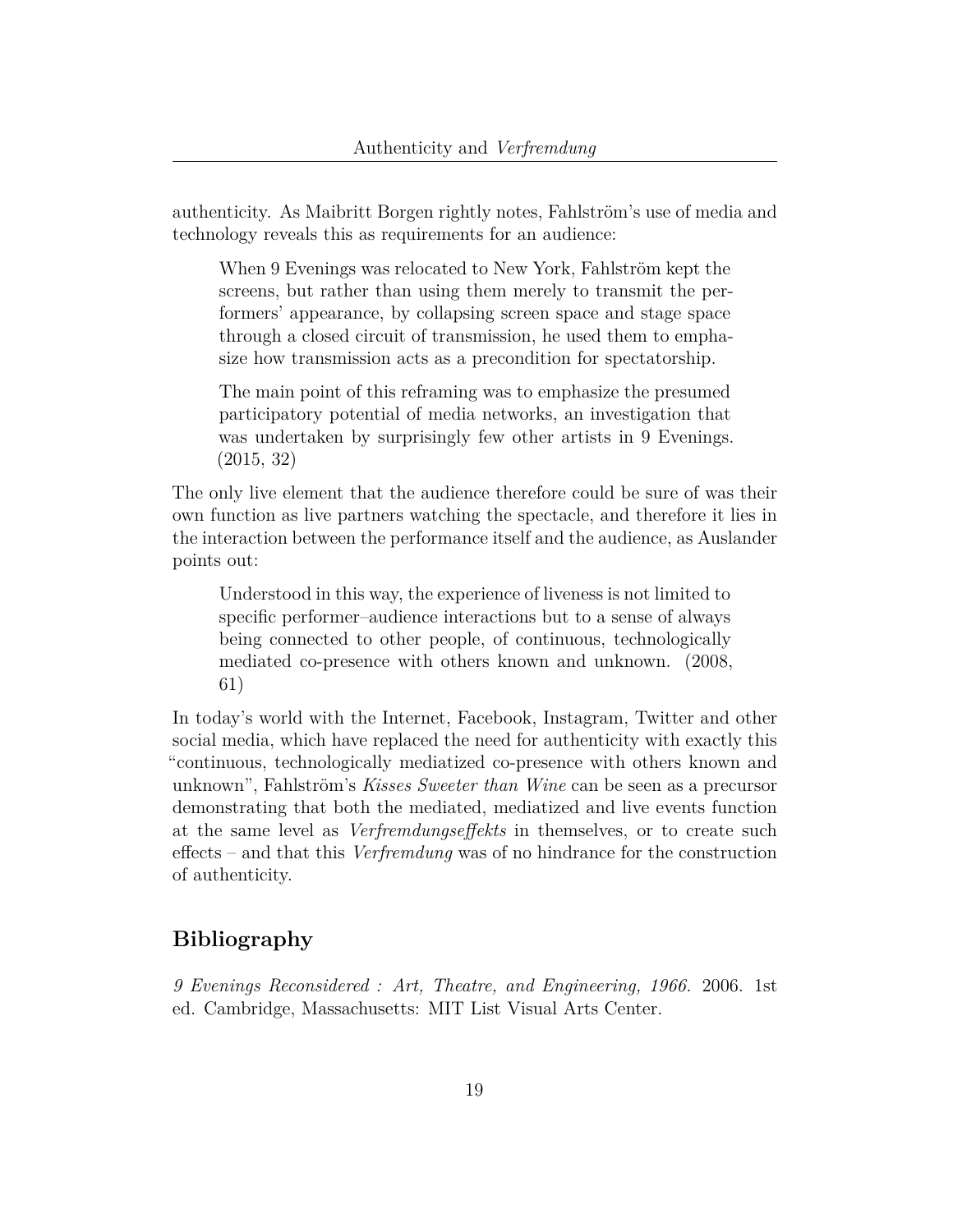<span id="page-19-1"></span>Auslander, Philip. 2008. *Liveness. Performance in a Mediatized Culture*. London/New York: Routledge.

<span id="page-19-6"></span>Bäckström, Per. 2008. "GRRRRR blop spfnumpf! : Det nordiska 60 talsavantgardets gränsöverskridanden." In, Heidi Grönstrand, Ulrika Gustafsson & Clas Zilliacus, 1:123–30. *Gränser i Nordisk litteratur – Borders in Nordic Literature*. Åbo Akademis Förlag.

<span id="page-19-7"></span>-. 2009. "Performing the Poem : The Cross-Aesthetic Art of the Nordic Neo-Avant-Garde." In *The Angel of History: Literature, History and Culture*, Vesa Haapala, Hannamari Helander, Anna Hollsten, Pirjo Lyytikäinen & Rita Paqvalen, Helsingfors, 1–13. The Department of Finnish Language; Literature, University of Helsinki.

<span id="page-19-8"></span>———. 2010. "Att framföra dikten : Det nordiska neoavantgardets tvärestetiska performance." In *Nordisk drama. Fornyelser og transgressioner / Nordic Drama. Renewal and Transgression*. Fundacja Rozwoju Uniwersytetu Gdanskiego.

<span id="page-19-9"></span>———. 2012. "Words as Things : Concrete Poetry in Scandinavia." In *Cahiers de La Nouvelle Europe - Special Issue: Transfers, Appropriations and Functions of Avant-Garde in Central and Northern Europe, 1909–1989*, Harri Veivo, 1–16. L'Harmattan.

<span id="page-19-10"></span>———. 2019. "Fahlström stannade i Stockholm: «HÄTILA RAGULPR PÅ FÅTSKLIABEN» och diktarkonferensen i Sigtuna 1953." *Edda* 106 (01): 39–53. [https://doi.org/10.18261/issn.1500-1989-2019-01-04.](https://doi.org/10.18261/issn.1500-1989-2019-01-04)

<span id="page-19-0"></span>Benjamin, Walter. 2003. *Das Kunstwerk im Zeitalter seiner Technischen Reproduzierbarkeit. Drei Studien zur Kunstsoziologie*. Frankfurt am Main: Suhrkamp Verlag.

<span id="page-19-5"></span>Borgen, Maibritt. 2015. "Fundamental Feedback. Öyvind Fahlström's Kisses Sweeter Than Wine." *ARTMargins* 4 (3): 17–39.

<span id="page-19-3"></span>Brecht, Bertolt. 2000. *Écrits sur le Théâtre*. Bibliothèque de la Pléiade 470. Paris: Gallimard.

<span id="page-19-2"></span>Bruns, Gerald L. 2006. *On the Anarchy of Poetry and Philosophy. A Guide for the Unruly*. Perspectives in Continental Philosophy. New York: Fordham University Press.

<span id="page-19-4"></span>Bryan, Gloria. 1967. "What's Happening." *We*, January, 14–21.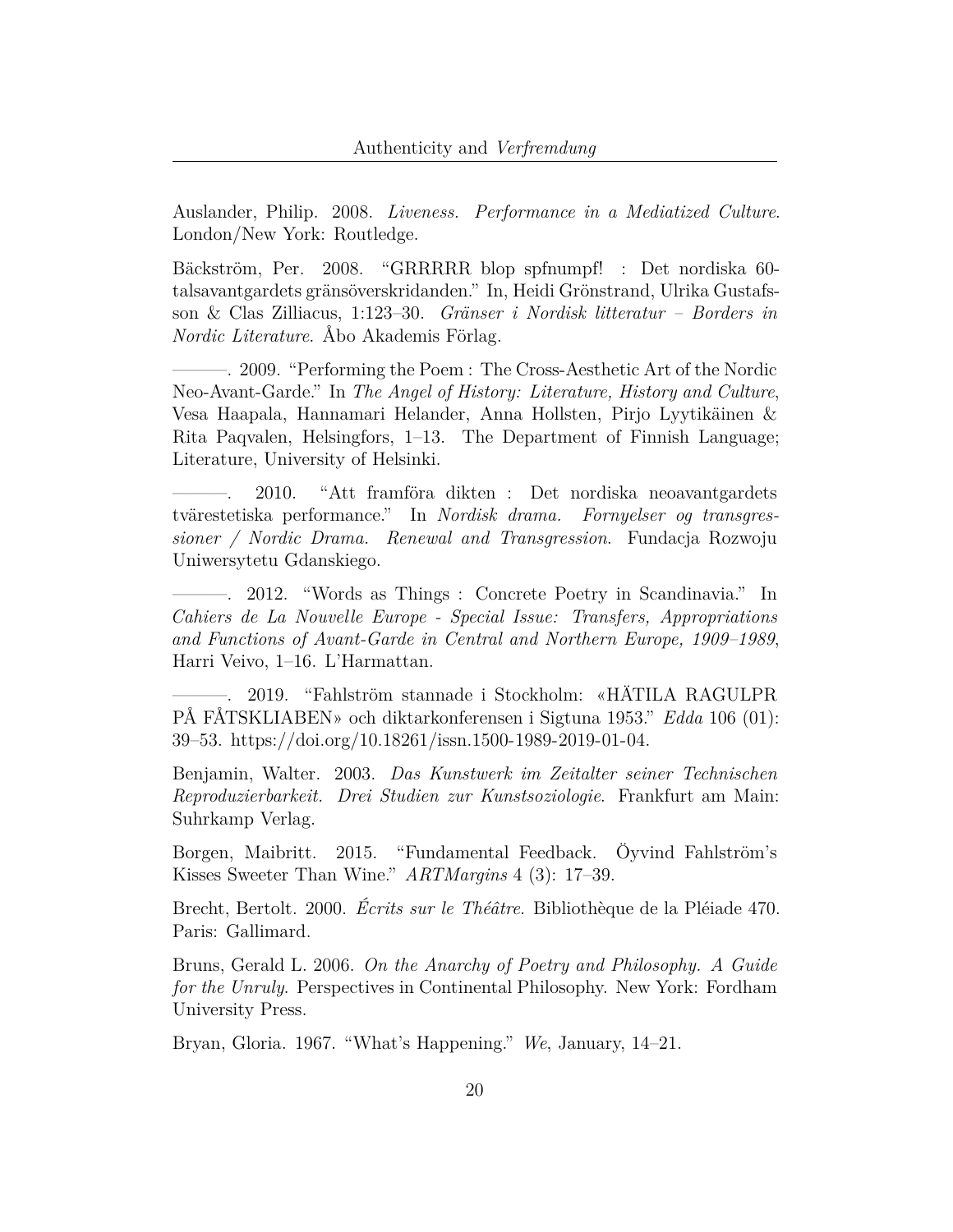<span id="page-20-0"></span>Bürger, Peter. 1984. *Theory of the Avant-Garde*. Theory and History of Literature, v. 4. Minneapolis: University of Minnesota Press.

<span id="page-20-4"></span>"Dupliceringsmaskinerna." 1954. *Svenska Dagbladet,* July 12.

<span id="page-20-6"></span>Fahlström, Öyvind. 1954a. "HÄTILA RAGULPR PÅ FÅTSKLIABEN." *Odyssé (3)*.

———. 1954b. "Lyriken kan skapa kollektiv rytmisk extas liksom jazzen. En konkret diktare skriver ett program." *Expressen,* July 19.

———. 1966. *Bord – dikter 1952–55*. Stockholm: Bonnier.

<span id="page-20-11"></span>———. 1970. *Om livskonst o.a*. BLM-Biblioteket. Stockholm: Bonnier.

<span id="page-20-3"></span>———. 2006. "Kisses Sweeter Than Wine, 9 Evenings. Theatre and Engineering." Hägersten: Schultz förlag.

<span id="page-20-5"></span>Gomringer, Eugen. 1969. *Worte sind Schatten. Die Konstellationen 1951– 1968*. Reinbek bei Hamburg: Rowohlt.

<span id="page-20-8"></span>Hertz, Garnet. 1995. "The Godfather of Technology and Art. An Interview with Billy Klüver." <http://www.conceptlab.com/interviews/kluver.html>.

<span id="page-20-7"></span>Hultberg, Teddy. 1999. *Öyvind Fahlström i etern – Manipulera världen. Fåglar i Sverige, Den helige Torsten Nilsson/Öyvind Fahlström on the Air – Manipulating the World. Birds in Sweden, the Holy Torsten Nilsson*. Stockholm: Sveriges Radio/Fylkingen.

<span id="page-20-10"></span>Klüver, Billy. 1980. "9 Evenings: Theatre and Engineering. A Description of the Artist's Use of Sound."

<span id="page-20-9"></span>———. 1994. "Artists, Engineers, and Collaboration." In *Culture on the Brink. Ideologies of Technology*, 207–19. Seattle: Dia Center for the Arts /Bay Press.

<span id="page-20-2"></span>Kuo, Michelle. 2006. "9 Evenings in Reverse." In *9 Evenings Reconsidered. Art, Theatre, and Engineering, 1966*, 31–43. Cambridge, Massachusetts: MIT List Visual Arts Center.

Lautréamont. 1970. *Oeuvres Complètes*. Bibliothéque de la Pléiade. Paris: Gallimard.

<span id="page-20-1"></span>Loewen, Norma. 1975. "Experiments in Art and Technology. A Descriptive History of the Organization." PhD thesis, New York University.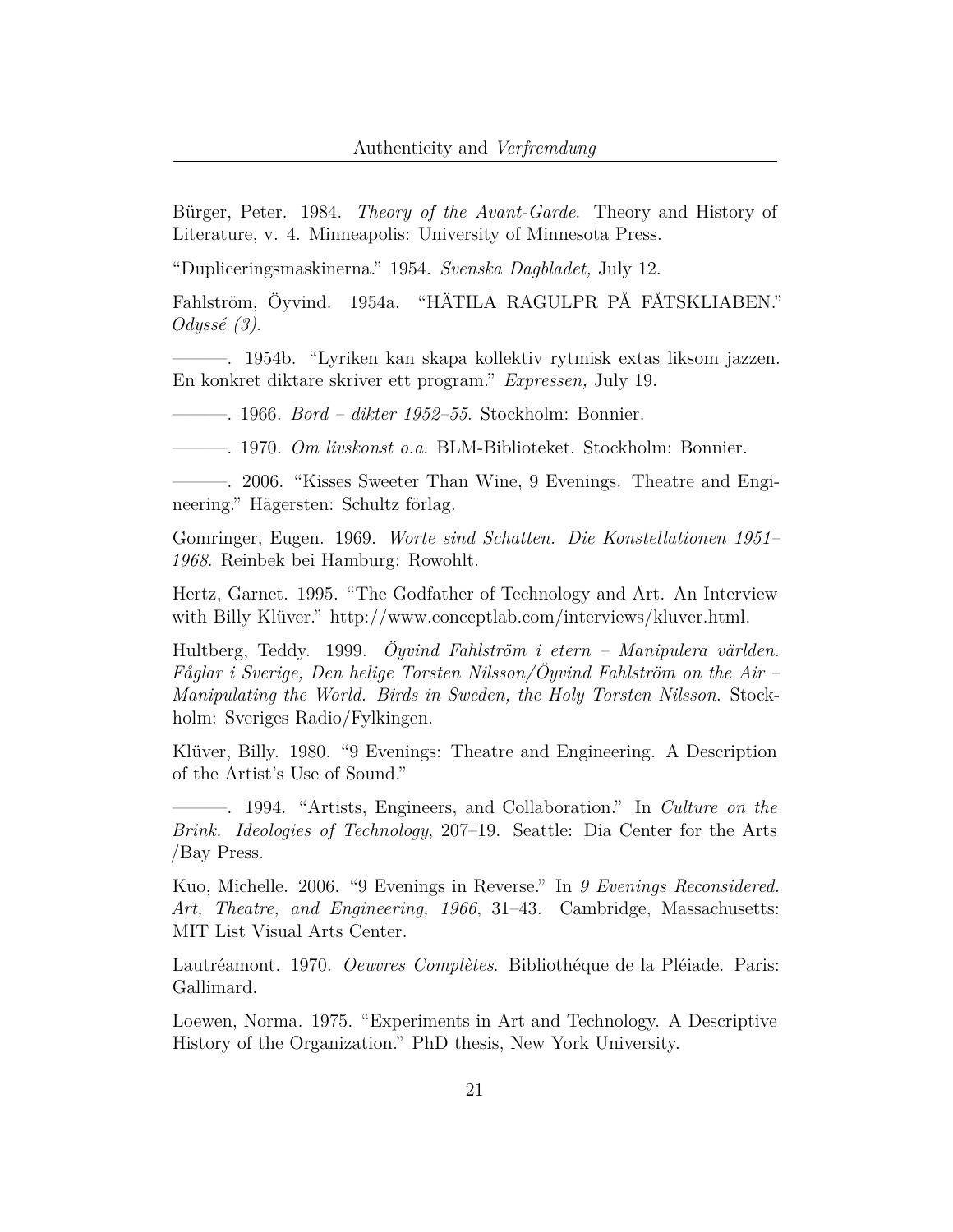<span id="page-21-2"></span>McLuhan, Marshall. 2002. *Understanding Media. The Extensions of Man*. London/New York: Routledge.

<span id="page-21-7"></span>Milne, A. A. 1926. *Nalle Puh*. Translated by Brita af Geijerstam. Bonnier Barnbibliotek. Stockholm: Bonnier.

Milne, A.A. 1926. *Winnie-the-Pooh*. London: Methuen.

<span id="page-21-3"></span>Morris, Catherine. 2006. "9 Evenings. An Experimental Propostion (Allowing for Discontinuities." In *9 Evenings Reconsidered. Art, Theatre, and Engineering, 1966*, 9–20. Cambridge, Massachusetts: MIT List Visual Arts Center.

<span id="page-21-8"></span>Morse, Meredith. 2007. "E-Collaborations in Sixties America. *9 Evenings*, the Dancer's Body, and Electronic Technologies." *Scan Journal* 4(1) (April).

New Christy Minstrels (The). 1965. "Chim Chim Cher-Ee and Other Happy Songs." Columbia CS 9169.

<span id="page-21-5"></span>Nylén, Leif. 1998. *Den öppna konsten. Happenings, instrumental teater, konkret poesi och andra gränsöverskridningar i det svenska 60-talet*. Stockholm: Svergies allmänna konstförening.

<span id="page-21-10"></span>Oppenheimer, Robin. 2005. "A Strange Dance: The Creative Collaborative Origins & Processes of '9 Evenings: Theatre & Engineering'." In, 37–143. ACM New York. <https://doi.org/10.1145/1056224.1056244>.

<span id="page-21-9"></span>———. 2007. "Network Forums and Trading Zones. How Two Experimental, Collaborative Art and Engineering Subcultures Spawned the '9 Evenings: Theatre and Engineering' and E.A.T." The Second International Conference on the Histories of Media, Art, Science; Technology.

<span id="page-21-4"></span> $\sim$  2011. "The Strange Dance. 9 Evenings: Theatre & Engineering as Creative Collaboration." PhD thesis, Simon Fraser University.

<span id="page-21-6"></span>Öhrner, Annika. 2010. *Barbro Östlihn & New York. Konstens Rum Och Möjligheter*. Göteborg: Makadam.

<span id="page-21-1"></span>Paterson, Eddie, and Lara Stevens. 2013. "From Shakespeare to the Super Bowl: Theatre and Global Liveness." *Australasian Drama Studies*, no. 62 (June): 147–62. [https://doi.org/0810-4123.](https://doi.org/0810-4123)

<span id="page-21-0"></span>Phelan, Peggy. 1993. *Unmarked: The Politics of Performance*. London/New York: Routledge.